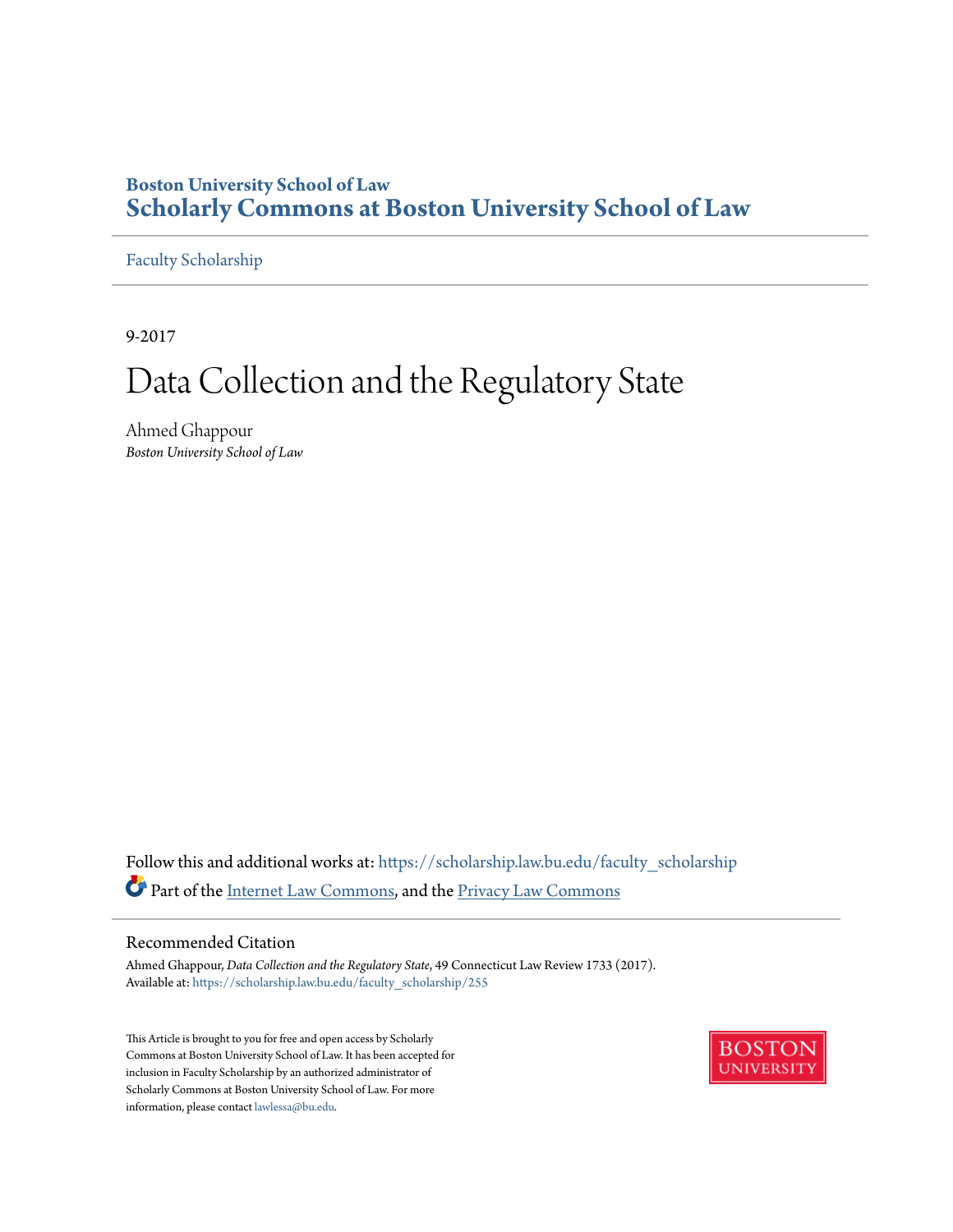## **CONNECTICUT LAW REVIEW**

VOLUME 49 SEPTEMBER 2017 NUMBER 5

## **Panel**

## Data Collection and the Regulatory State

## HILLARY GREENE, DR. JAMES COOPER, PH.D, AHMED GHAPPOUR, DAVID LIEBER, & DR. FELIX WU, PH.D

*The following remarks were given on January 27, 2017 during the*  Connecticut Law Review*'s symposium,* "Privacy, Security & Power: The State of Digital Surveillance." *Hillary Greene, the Zephaniah Swift Professor of Law at the University of Connecticut School of Law, offered introductory remarks and moderated the panel. The panel included Dr. Cooper, Associate Professor of Law and Director of the Program on Economics & Privacy at Antonin Scalia Law School at George Mason University, Professor Ghappour, Visiting Assistant Professor at UC Hastings College of the Law, Attorney Lieber, Senior Privacy Policy Counsel at Google, and Dr. Wu, Professor of Law and Faculty Director of the Cardozo Data Law Initiative at Benjamin N. Cardozo School of Law.*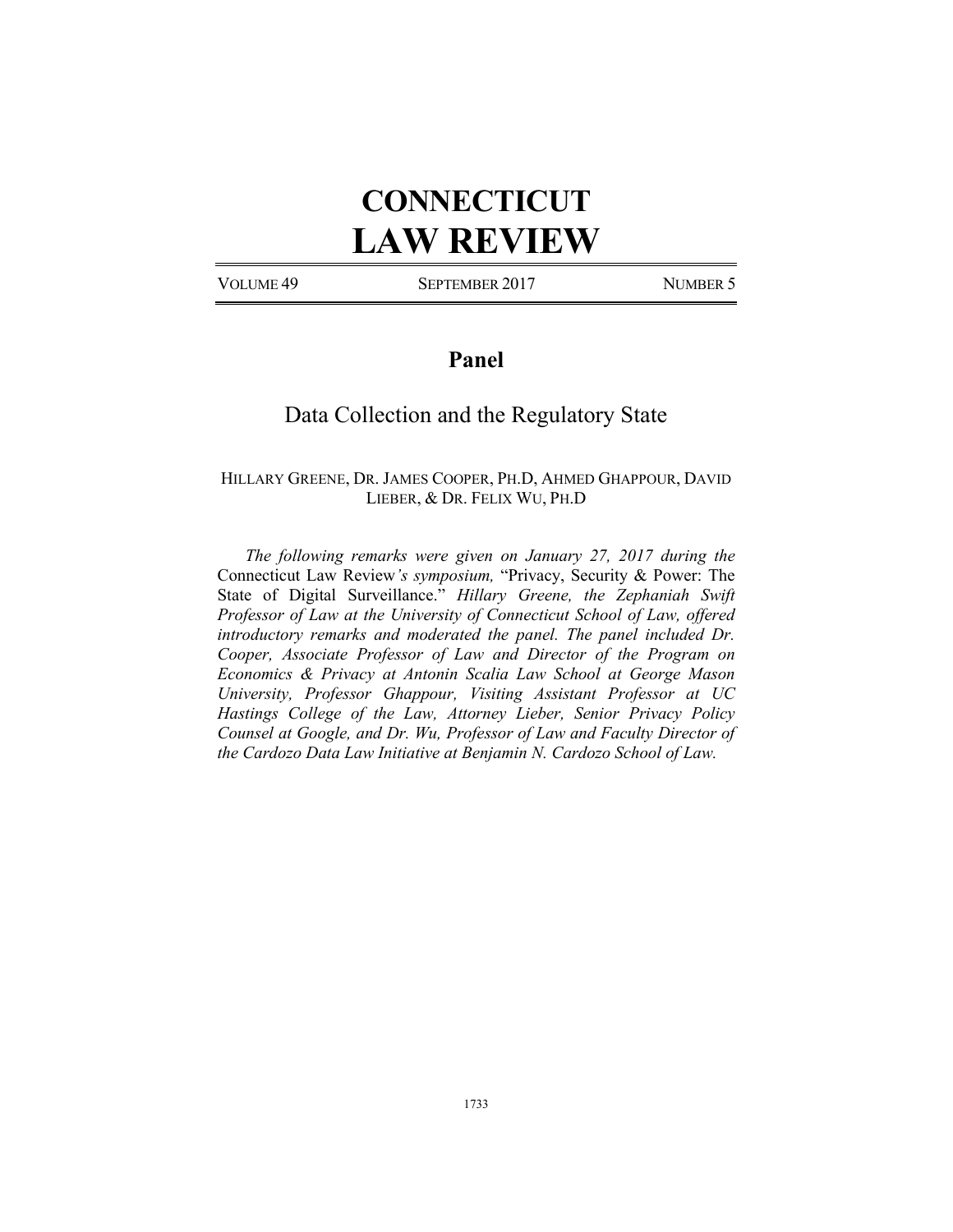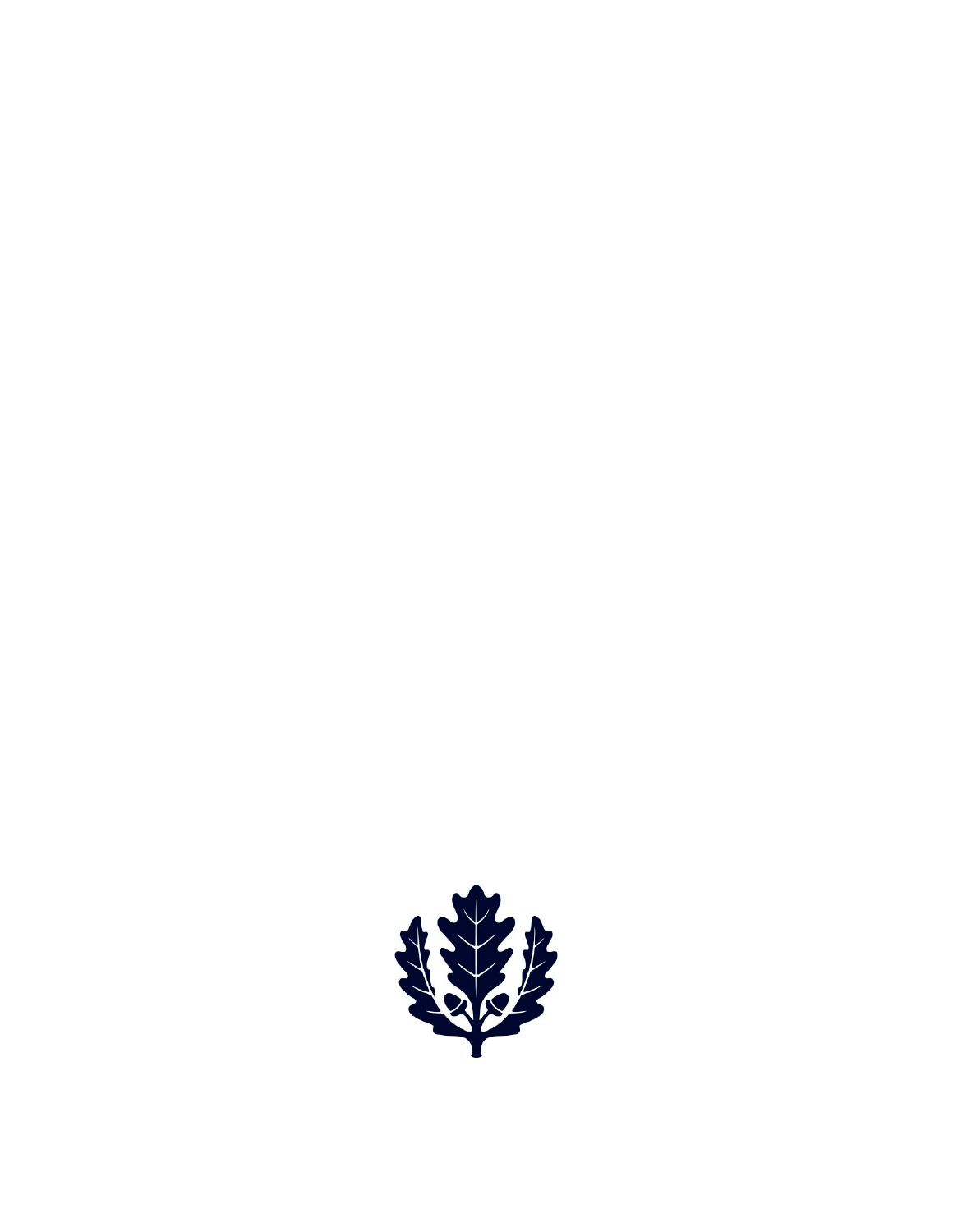## Data Collection and the Regulatory State

HILLARY GREENE, \* DR. JAMES COOPER, PH.D, \*\* AHMED GHAPPOUR, \*\*\* DAVID LIEBER, \*\*\*\* & DR. FELIX WU, PH.D\*\*\*\*\*

**HILLARY GREENE:** My name is Hillary Greene. I am a professor here at UConn, and I have the honor of being the faculty advisor for this symposium. More to the point, I have the pleasure of moderating Panel Three. It's my pleasure to introduce our panelists, who collectively will help to situate many of the issues regarding privacy and security that we have been talking about today within the context of the global and economic environments.

One function of this panel is to consider a question posed most directly by Professor David Thaw. His question was: Where is this data coming from? That is among the things we will be looking at today. We are also going to be examining individual's privacy interests vis à vis the private actors, specifically the businesses, many of whom are household names, that aggregate this consumer information. I will turn quickly introduce each of our panelists. Each will then have ten-minutes to discuss a particular idea or issue most important to them, and then after that we are going to have some discussion amongst ourselves, and then open it up to the room.

James Cooper is an associate professor at George Mason University's Antonin Scalia School of Law. He is the director of the Program on Economics and Privacy, and he has a PhD in Economics.

Ahmed Ghappour is a visiting assistant professor at UC Hastings School of Law where he is the director of the Liberty Technology and Security Clinic. He has a degree in Electrical and Computer Science Engineering. Professor Ghappour, owing to travel difficulties, could not be with us in person, but he is with us virtually via Skype. He is able to listening to us. But it is okay, we gave him permission.

David Lieber is the senior privacy policy counsel for Google. Previously, he was in private practice at DLA Piper, and prior to that he

 <sup>\*</sup> Zephaniah Swift Professor of Law, University of Connecticut School of Law.

<sup>\*\*</sup> Associate Professor of Law and Director of the Program on Economics & Privacy, Antonin Scalia Law School at George Mason University.<br>\*\*\* Visiting Assistant Professor, UC Hastings College of the Law.

<sup>\*\*\*\*</sup> Senior Privacy Policy Counsel, Google.

<sup>\*\*\*\*\*</sup> Professor of Law and Faculty Director of the Cardozo Data Law Initiative, Benjamin N. Cardozo School of Law.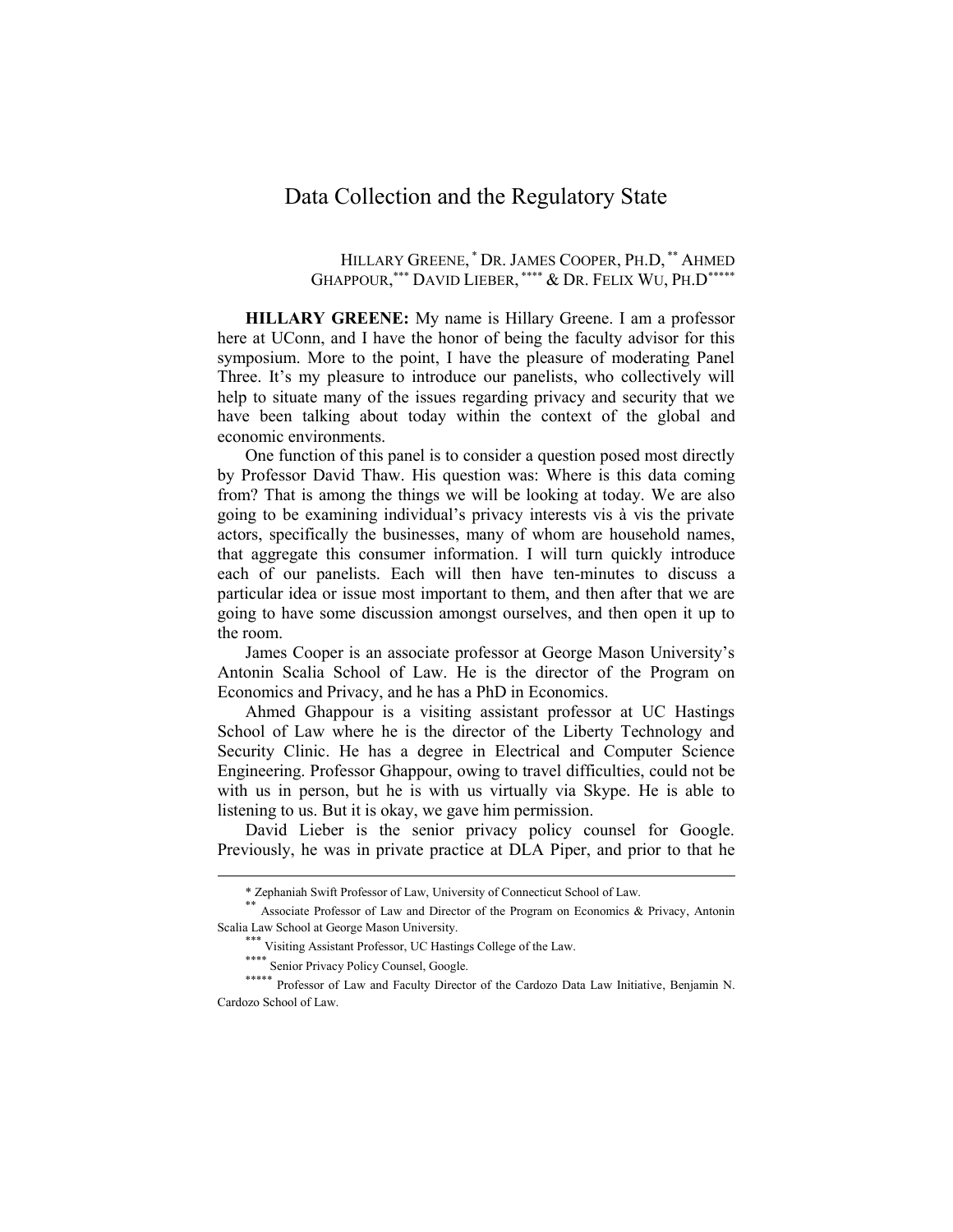worked as a legislative assistant for Senator Dick Durbin.

Finally we have Professor Felix Wu from Benjamin Cardozo School of Law where he also the faculty director of the Cardozo Data Law Initiative. He has a PhD in Computer Science. You can see there is a theme emerging. We have got a lot of economics, business, and technology smarts on this panel.

We will begin with the basic proposition that data does not collect itself. In fact, as was discussed, much of the data at issue, the very data that government at times covets so greatly, is collected by market participants as it is part of their business model. It is how they make money, and it's how they supply the goods or services that so many of us want so much. It is essential to have their interests represented. What we lack in terms of volume of participants we have, perhaps, made up for in terms of size. I am pleased to have as our first speaker David Lieber from Google.

**DAVID LIEBER:** Great. Thank you, Hillary. Thank you once again to the University of Connecticut Law School, the Law Review, to Gavin and Eric, and Chantelle. I'm not sure if she's still here. But while the adulation that's being heaped upon all of you may seem excessive, for her in particular, she should really relish it. As a new parent, this may be the last time in her life that anybody in her life says, "Thank you." [Laughter] So, big thank you to Chantelle, who's been in touch with many of us.

We're at the point of the conversation where I'm conjuring up an old Washington adage, it's not that everything hasn't been said, it's just that not everyone has said it. So, into that void I go. I want to pick up a little bit on one of the conversations we had earlier, which I think is one of the more interesting and least-discussed aspects of this, which is sovereignty and jurisdiction. Since its embryonic stages, the internet, the advent of the commercial internet in particular, has challenged traditional principles of jurisdiction. And that's becoming more acute as companies like Google expand their ambitions, reach new audiences, and establish new footholds in other countries. It shouldn't come as a surprise when that happens that those countries want access to digital evidence on the same terms that the US government gets access to that.

One of the concerns, I think, that we as a company have is that when those countries enact laws that create conflicts with US law, we're placed in an untenable position of either complying with the laws of the United States, or those of the different country. And a deeper concern is that we are moving now toward a world of chaotic, conflicting laws.

That puts us in that untenable position. Our platforms, perhaps not unsurprisingly, are increasingly being the conduits through which governments conduct worldwide surveillance. And that has negative implications for a number of different stakeholders. It adversely affects the privacy interests and rights of non-US persons. It ignores the equities of other countries whose citizens may be surveilled under the policies of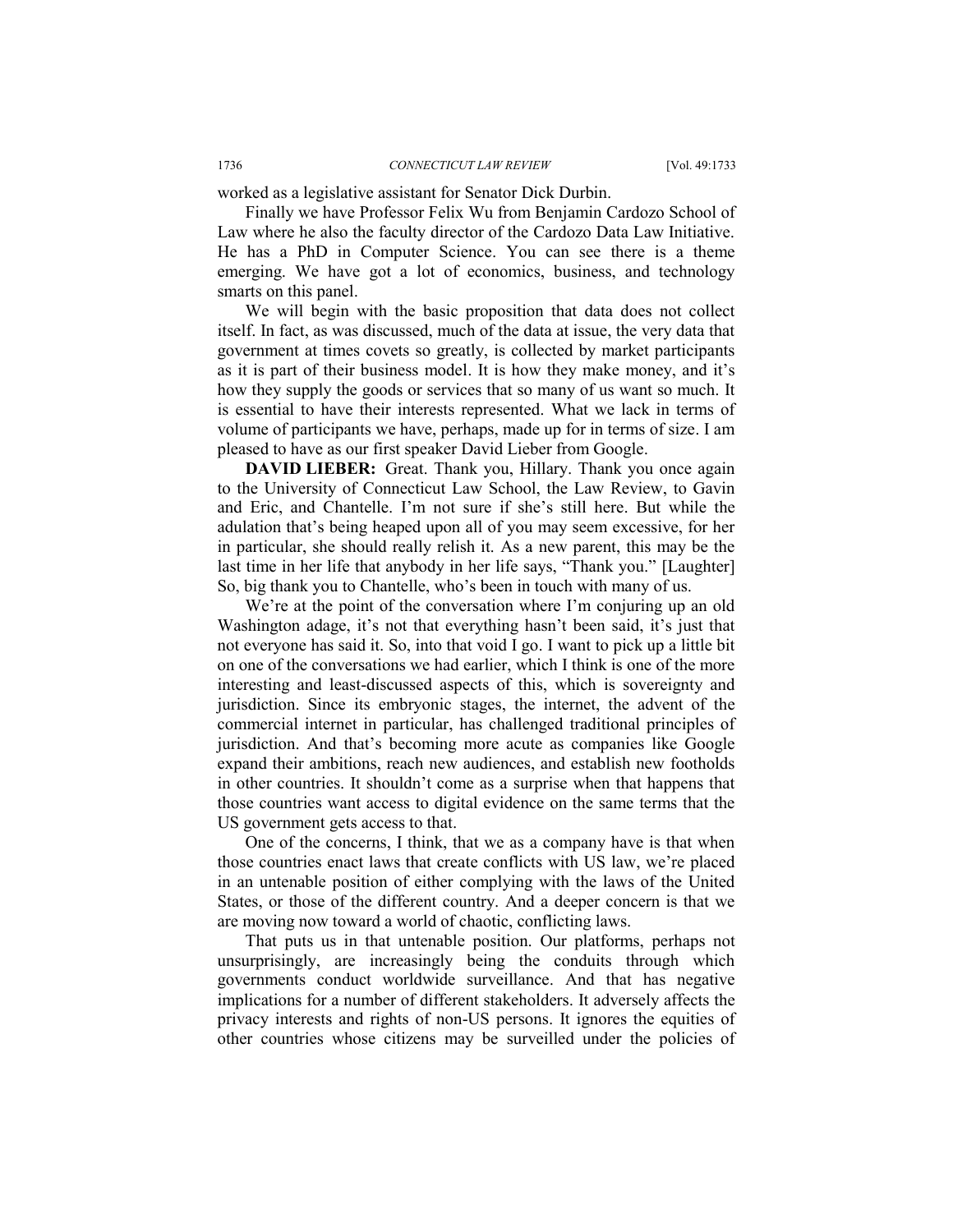another government. And it invariably creates a conflict of laws, which I was alluding to before. It creates problems for companies like Google, where we are faced with the choice of complying with one law and violating the law of another country.

So, I want to focus a little bit on how these tensions have surfaced in the US, which is not to identify the US as a culprit in particular, but the conversations in some respects have matured to a point where some of these issues are more concrete, and they can be discussed in that way. For quite some time, we've operated within this legal aphorism that Google, we are a US company bound by US law, and that's worked quite well for a long time. The challenge is that it's no longer tenable for the reasons I mentioned. We're moving into new countries. We established footholds there. Those countries believe they have jurisdiction over us, and they want access to digital evidence in the same terms that the US government has.

The challenge that we, Google, operate under an existing statutory framework, the Electronic Communications Privacy Act, enacted in 1986. One of the interesting aspects of that particular law, which governs our ability—or really, the government's ability to compel the production of user data from us, we cannot disclose communications content to non-US governmental entities. Mutual legal assistance treaties [MLAT], those were mentioned before. These are legal mechanisms under which other governments can obtain user data that belongs to US companies. Those MLATs have helped to fill the gap that's created by the Electronic Communications Privacy Act.

But the MLAT system is somewhat troubled. It's increasingly taxed by the number of requests that foreign governmental entities are making. It's slow, and it's cumbersome, and it's laborious, and labor-intensive. On average, MLATs take ten months to fulfill in the US, and that creates a lot of problems for foreign governments who are investigating ordinary crimes in their countries. Just consider for one moment the example of a crime that takes place in Germany, where the perpetrator is German, the victims are all German, the relevant conduct has taken place in Germany, but the relevant evidence lies with a US provider like Google. There are real, important questions to answer about whether in that particular circumstance US law ought to control.

And so, what we're seeing is governments become frustrated with the MLAT process. They're increasingly resorting to data localization laws, or even the naked, or extra-territorial assertion or application of their laws. And in many situations we have employees in foreign jurisdictions, who aren't part of the process of making US law, developing Google policies to comply with those laws, and they face civil and criminal sanctions when other governments seek to apply their laws in extraterritorial ways to US companies.

So, there's no panacea, I think, for the challenge we're facing in this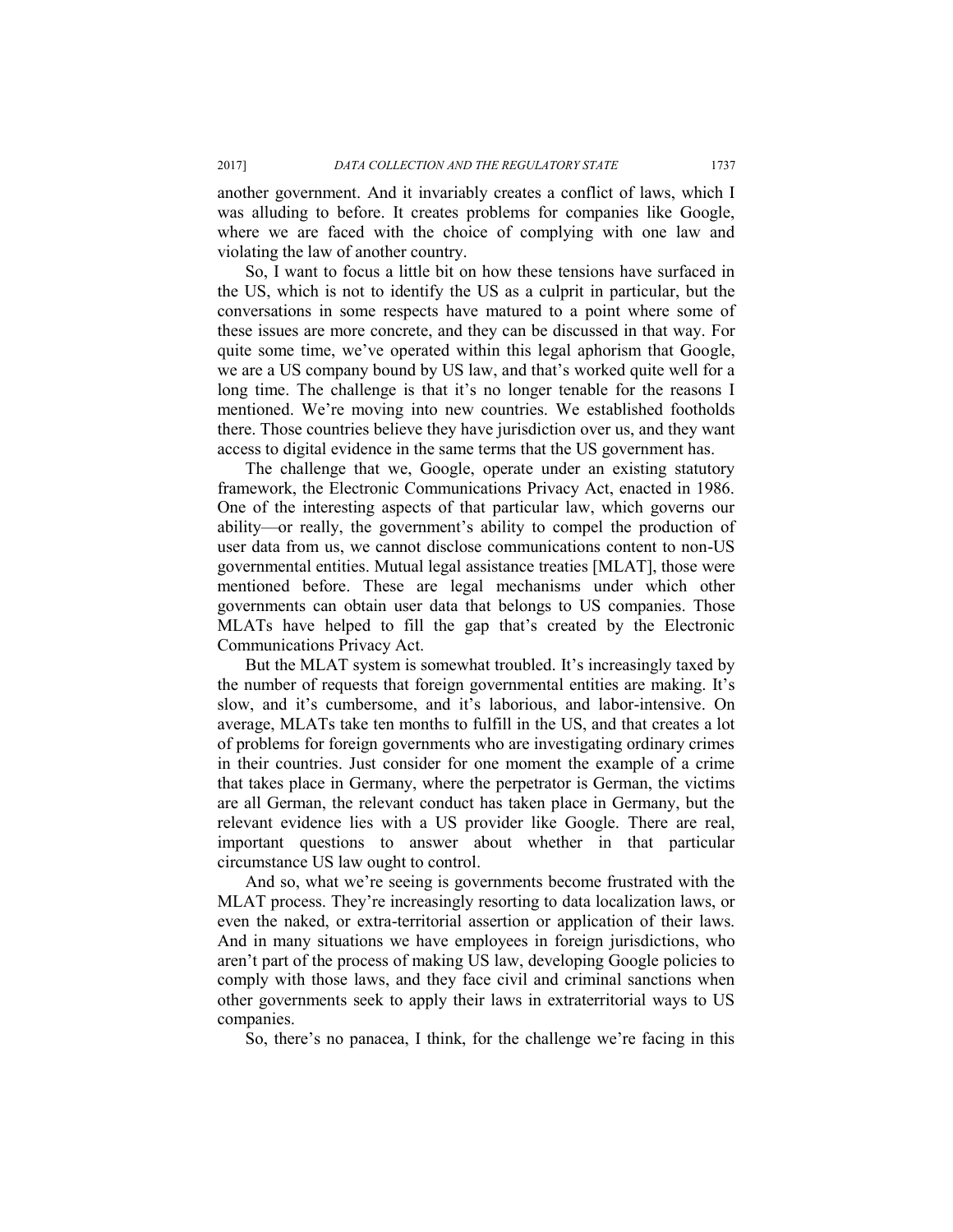#### 1738 *CONNECTICUT LAW REVIEW* [Vol. 49:1733

particular realm, but there is room for creative policy-making. The MLAT system is going to continue to be the primary means by which many countries obtain electronic evidence from US companies. There are certainly a lot of ways to improve that process. Resources is one way, but there also are many process-based improvements that can be made, and that's something that we and others have been working on for quite some time. But there also needs to be complementary mechanisms to the MLAT process to enable, in the example that I provided, other governments to reach out and to obtain this evidence directly from companies.

Now, this has to be done within the right statutory and rightsrespecting framework. Countries that can meet internationally established due process, privacy, and human rights standards should have the right to come directly to the Googles of the world, and that may lead to more requests from us, and the production of more user data for people that are abroad. But as I mentioned before, we are sort of on the trajectory where we're going to have this clash of conflicts of laws. And when companies like Google are in other countries, and we're operating there, and we have establishments there, and countries have legitimate arguments that they can exercise jurisdiction over us, the ability of companies in the long term to be able to withstand these demands I think is going to diminish.

So we have an opportunity now, I think, to lift up standards, privacy standards, in other countries. In some ways, it's an exchange. If they lift up their privacy standards, they will be able to do something they can't do right now, which is to issue legal requests to companies like Google, Microsoft, Facebook, Yahoo, and others, and obtain user data, but it has to be done within the right framework. And there's a discussion now that's commenced in the United States; the Department of Justice in July released legislation, unveiled legislation, that would enable other governments to issue orders to Google and other types of companies, and we would be able to produce that data under an exception to the Voluntary Disclosure provisions of the Electronic Communications Privacy Act. I think there's going to be quite a bit of discussion around that. There already is.

There are very legitimate concerns that have been raised about whether this can be the privacy and due process-protecting regime that it ought to be. And I think we're having those conversations right now with civil society groups, with the US government, and with other governments that are interested in this particular type of scheme. So, I am going to stop there. I am happy to answer a lot of questions; I'm sure many of you have them, and hopefully we'll delve into some other issues, too.

**HILLARY GREENE:** Fantastic. Thank you so much for the presentation, David. Now we're going to turn to Felix. David's discussion underscored how, particularly in today's information economy, big business means global business. And as it turns out, one thing that varies across countries are preferences with regard to privacy. And so Felix is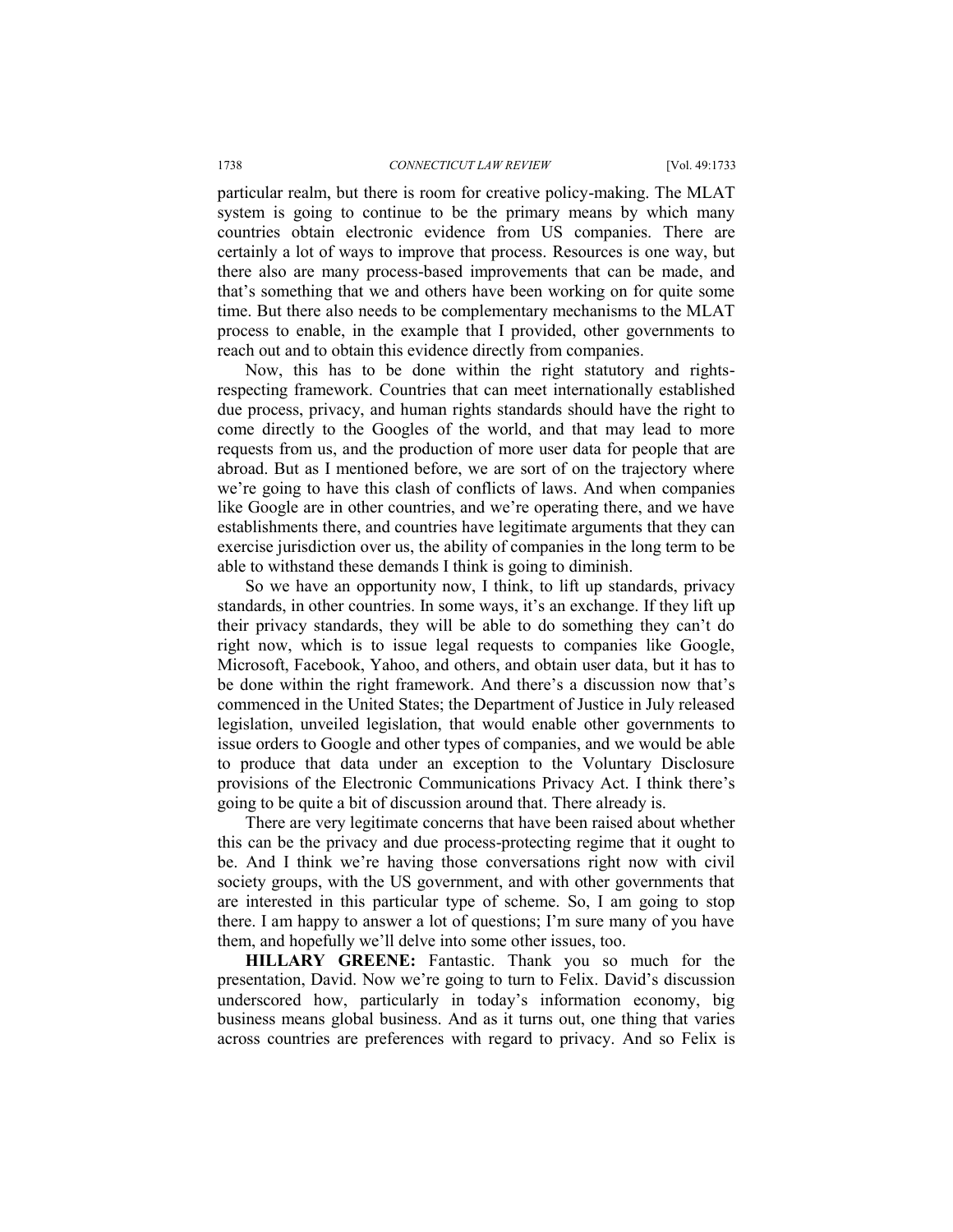going to help us to understand a number of things, including how differences in privacy values manifest across the globe, including with regard to the US and in the EU. He is also going to help us really dive down and reconsider what exactly privacy means from the inimitable perspective of the computer scientist that he is. Privacy is an abstract value, and we need to understand what it means in terms of the underlying data, or more specifically, data sets. And with that introduction, Felix, please.

**FELIX WU:** Great. Thanks, Hillary. So, I'm going to talk about two things which on their face may not seem entirely related, but which I'm going to try to connect together. So, the first is trying to think about the question of what counts as personal information or personally identifiable information, a question which has great legal significance because oftentimes the coverage of laws, regulations, or even just practices depends upon defining what class of things this law, regulation, or practice is going to apply to. But it's generally defined in terms of some notion of personal or personally identifiable information.

So, I'm going to start with thinking a little bit about this question. This is a question I wrote about a few years back, in a paper called "Defining Privacy and Utility in Data Sets," and so I'm going to talk a little bit about some of the conclusions that I draw in that paper. But then where I want to go with it is to try to use that as a lens through which to think about the contrast between primarily European and American privacy. We've heard a couple of times here about the differing privacy standards in different jurisdictions. Here is a place in particular where, while David was describing previously about this idea of trying to lift up privacy standards in other countries, I think the Europeans have the same notion of us, which is to say that they have the notion that they want to try to lift up the privacy standards in the United States.

In any event, I want to try to use this question of what counts as personal information as a lens through which to think about this contrast between American and European approaches. Okay, so first, what do I mean by trying to think about what counts as personal information? So, on its face it would seem as if maybe this question is obvious. I mean, those of you in the know I think probably know this is not obvious, but if you're just thinking about this for the first time it may seem like, well, some things obviously are personal data and some things obviously are not, right?

But let me throw out a few hypotheticals and see what you think of them. So, imagine for example, I mean, this obviously exists, but imagine for example the database of all of the videos viewed on YouTube, okay? But, here's the thing—and I don't mean to pick on YouTube in particular, but here's the thing: imagine the database stripped of user names, stripped of user names, stripped of all things you might think of as identifiers of any sort, even stripped of IP addresses, anything of the like, right? And so, all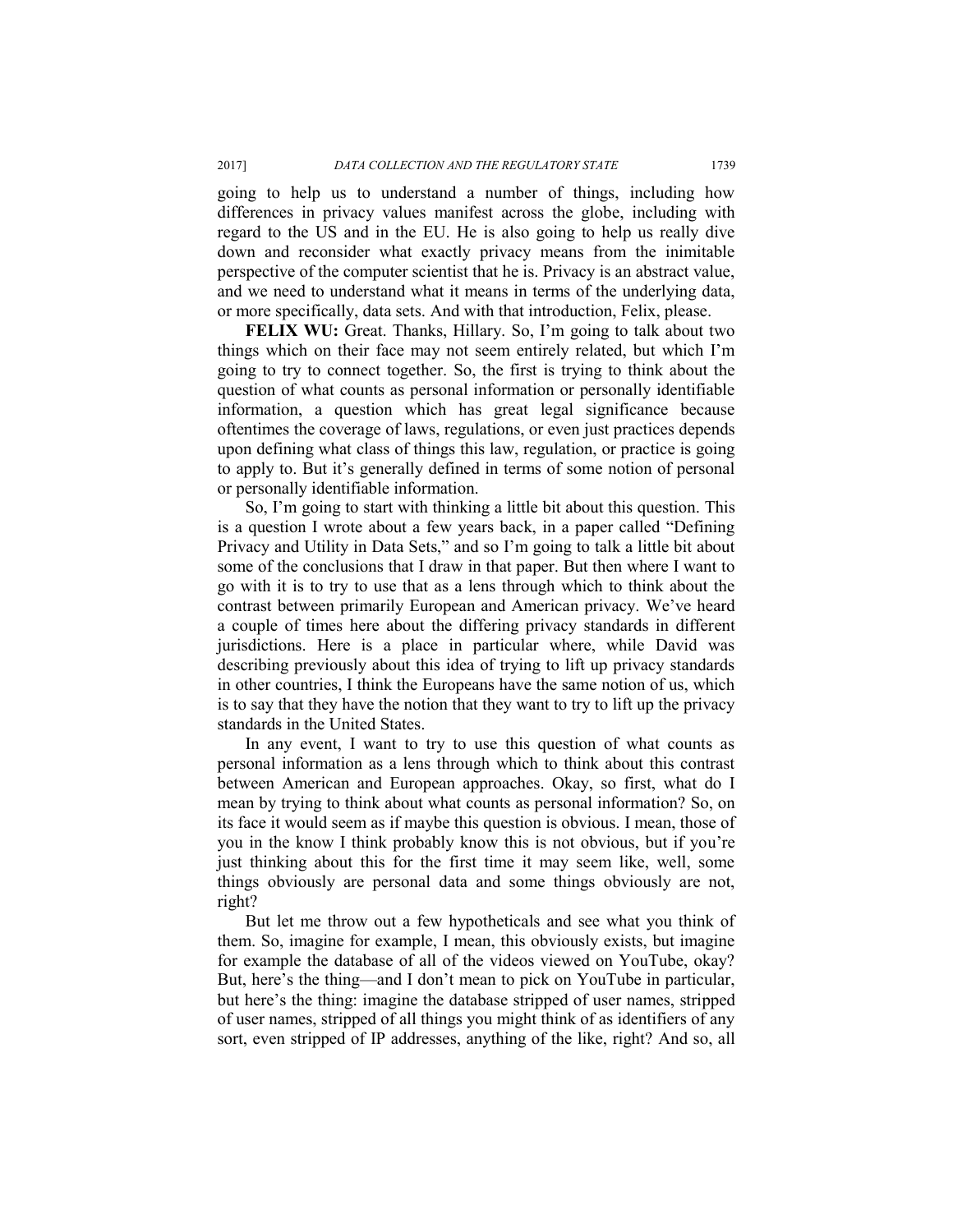you know is that person 42651 viewed this list of videos on these days, in this particular order, or whatever, right? And that's all you've got. Is that a database of personal information, or not? Okay, so that's one thought.

Think about a database of medical records. Again, I strip out all demographic information, all identifying information, but all I know is that person 42651 visited the doctor on such and such a day, complaining of such and such a symptom, was prescribed such and such a drug, returned for a follow visit a week later, had this result, and the like. Again, but no identifying information, even demographic information. I don't otherwise know anything about this person, other than this is their history of medical encounters in the world.

Finally, imagine—this goes back to sort of the metadata conversation—imagine a metadata database in which you actually removed all the phone numbers themselves. All you know is that person X calls person Y and person Z; person Z calls person A and person B. And you don't know anything about who these people are. They're just points, like points in a massive graph of connections here. Is that a database of personal information? Okay? And in each one of these cases they've stripped out lots and lots of information that we'd normally think of personal, but I think in each one of these cases there's still the possibility for stuff to be done with the data that's left, right, some of which might be actually quite useful, but some of which might have the potential to be more privacy-invading.

And part of what computer scientists have been able to show over the last several years is you can kind of do more with this data than it might seem at first glance. So, for example, my example of the YouTube videos, right? It may turn out, for example, that all you need to know is just a little but about some of the videos that somebody viewed, particularly if you happen to know about when they viewed them, let's say, right? Such that, if you then had access to this massive database, you could pick out their record in among all of these records.

Now notice, you had to start with some information in order to make this possible. If you literally know nothing about someone, you probably won't be able to do much with this database, okay? But if you know a little bit about someone, maybe you can actually pick out their information, right? So, for example, in the medical database, I could almost surely pick out my own medical history in the database. But of course it's my own medical history; what's the big deal, right? I already know my own medical history. But I can probably also pick out family members; I can probably pick out friends and the like. And that might make a difference, right? It might make you think differently about what some of the possibilities are with a database of that sort.

Okay, so, the results that have been generated from computer science and the like have led legal scholars and regulators to be of two minds in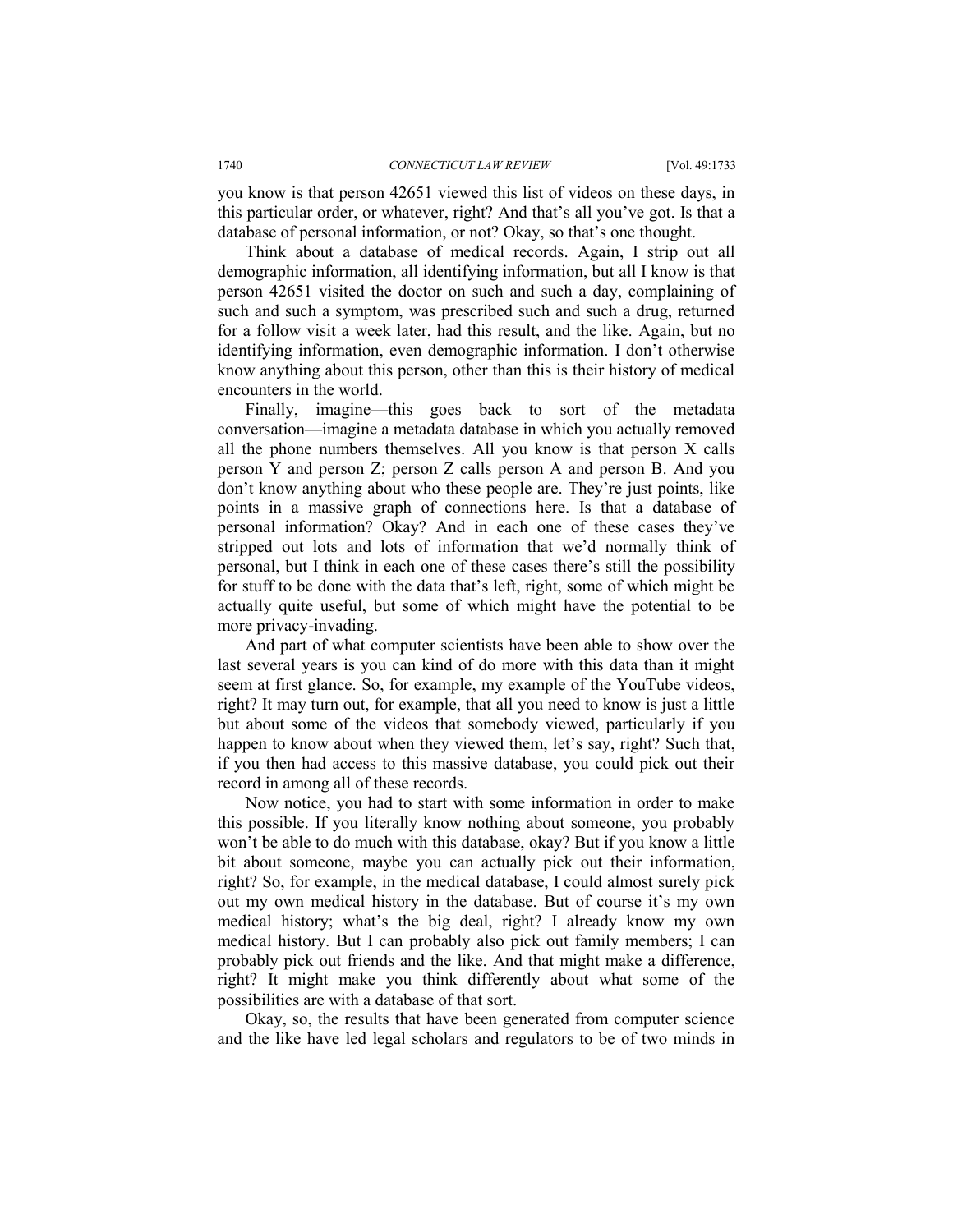#### 2017] *DATA COLLECTION AND THE REGULATORY STATE* 1741

thinking about, then, what should count as personal information or not? So, some scholars have taken these kinds of results to suggest that therefore pretty much everything is personal information. There's almost situation in which these kinds of things are not personal, because pretty much all the time you can describe one of these attacks on the data, as you might say, a way of using the data to then find out something about someone, okay? Other scholars have argued exactly the opposite, which is to say, none of this stuff really should be considered personal information, and none of it's really personal because the kinds of attacks that I'm describing are purely hypothetical things, the chances of which are so slim that we should just not worry about them at all.

So, what I want to suggest is that in that debate, part of what's being hidden is essential questions about what should count as a privacy violation in the first place, and that ultimately your view on what counts as personal information is very much dependent upon your view of what counts as a privacy violation, right? So, is it a privacy violation if I end up being able to find out a little bit of medical information about a friend that that friend didn't otherwise tell me? Or, is it only a privacy violation if a random hacker could do the same thing, right? Is it a privacy violation if an insurance company can adjust rates based upon this data?

Now, they may not still necessarily know, literally know, much about any one individual, right. They may not in fact be able to identify people who are sick, or something along those lines. But maybe they adjust the rates according to the database. Is that a privacy violation? Is it a privacy violation, for example, for someone to be served ads that depend upon their YouTube video viewing habits, right, even without the person serving the ads actually being able to know anything more about this person than in fact that they viewed this sequence of videos on YouTube?

Your answers to each one of those questions, then, will often determine whether or not you regard the underlying data set as actually personal information or not. And so debates over what counts as personal information are often hiding more fundamental debates about what it is we mean to protect when we say we're trying to protect privacy. And so, the notion that we can just kind of look out on the world and say, "Yes, here's personal information. No, this part is not personal information," that notion is really kind of hiding the ball in some ways. We really have to be more cognizant of thinking about the way in which that question about what counts as personal information fundamentally implicates a question about what kind of things we need to protect through privacy. So, that's first on personal information. What does this have to do with Europe and the US?

One way of thinking about what's characterizing the more European approach to privacy, as compared to an American one, is one in which the European approach is much more based around a notion of rights, right? This notion that privacy is a fundamental human right, and that therefore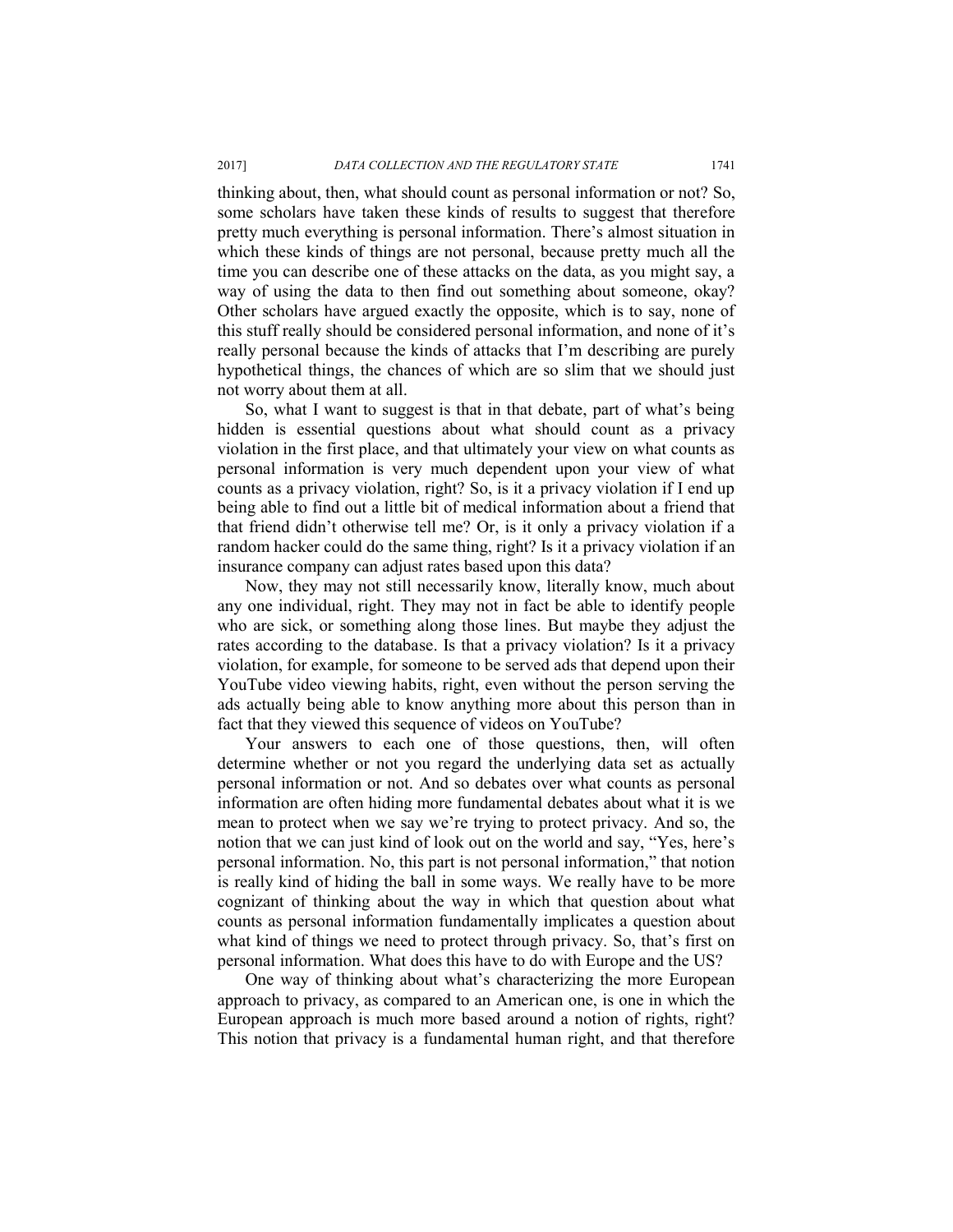#### 1742 *CONNECTICUT LAW REVIEW* [Vol. 49:1733

we kind of don't ask why, at least not at the individual level. We don't ask why this particular person gets to protect this particular bit of information about them, right? We just say, "Well, it's a fundamental human right." And we can give all sorts of why answers about why it's a fundamental human right generally, but we don't ask it in the specific, right, we just say that, because it's a fundamental right, that's the reason it should get protected.

And I think that's very much contrasted with an American approach in which we tend to ask why, right. And we say, "Look, well, maybe if the answer is because it's medical data, then we'll protect it." Or, "Maybe because it's going to lead to identity theft, then we're going to protect it." And so that's the potential, the origin, of having all of these sectoral laws that say we protect medical data, we protect financial data, but we don't just necessarily protect data, full stop. Okay?

But, here's the thing. The European approach really only works if, in fact, the notion of what counts as your data is fully definable, and in fact that's part of how these European laws are crafted. They apply to personal data, but not necessarily to non-personal data, and the thing about it is that then when you go to try to figure out what things count as personal data, you're going to have to have some notion, still, of what kinds of things count as privacy violations, or not, in order to be able to properly define what counts as personal data or not. And when you take that approach, you can't just say, "Well, okay, anything that violates someone's rights is a privacy violation," because the very question is trying to figure out whether or not this is the data over which you have rights in the first place, or not, and so it would be circular to try to do that.

So, what I want to suggest is that under a more rights-based approach, even under that approach, there needs to be some conceptions of what things count as privacy violations and what things don't, and that maybe this provides some opportunity for conversions, or at least dialogue, between these two contrasting approaches, right? That maybe through the lens of personal information, we can start to have more of a conversation about both what kinds of things are the kinds of things that European law and European citizens mean to protect, and things American law and American citizens mean to protect. And as the potential to provide a source of convergence in thinking about how, even though you start from very different places, you might potentially end up at least somewhere closer together, or understand better where your differences lie, which might provide some attempts to begin to ameliorate some of the differences that I think David was describing, and that some of the other panelists in previous panels have described, about some of these global differences in privacy protection. Thanks.

**HILLARY GREENE:** Fantastic. Thank you so much, Felix. And now we are going to turn to James who is going to introduce what seems to be a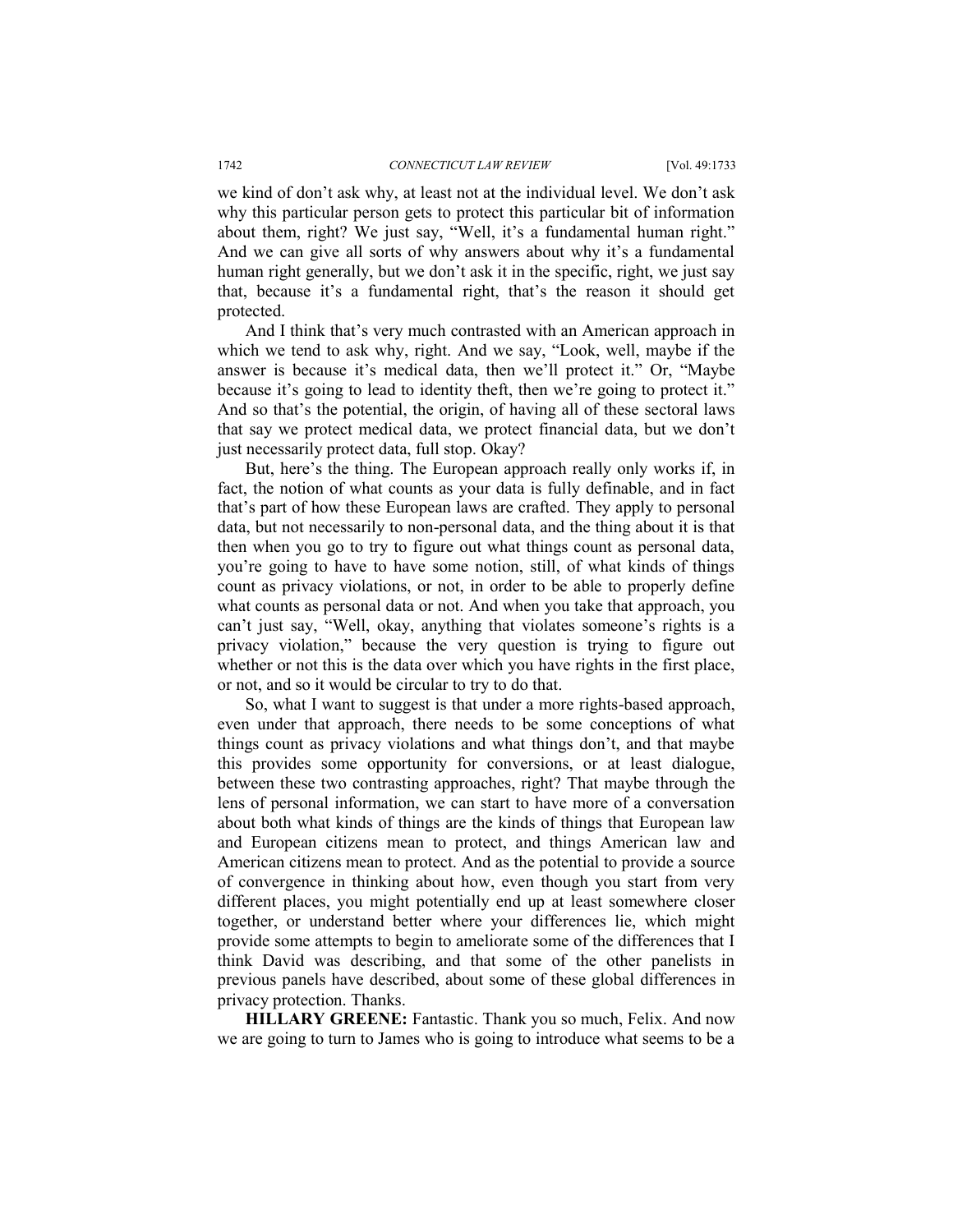foreign concept of a different kind. We're not talking about the EU or a foreign land; what we're talking about is economic thinking. And the question is, to what extent can we use economics to understand preferences with regard to privacy, and perhaps even to help design a system that best reflects those preferences? And it seems that the incorporation of economic thinking would have particular relevance in this context, because we, of course, are working from the baseline assumption that some of the biggest data aggregators in the world are businesses working with economic incentives, and so much of the data exchange is taken within the context of the marketplace. Take it away, James.

**JAMES COOPER:** Well, thanks, Hillary. I want to thank the Law Review for inviting me. It's an honor to be part of such a great program, and you guys have been fantastic in setting this all up. Most of today has been devoted to this government limits on government collection of data, and I'm going to talk about now is how government limits the current regulatory program as far as limiting private entities' ability to collect and use data. As Felix just alluded to and I think others have talked about in the program earlier, the US has no central privacy law or regulation. There's HIPPA, there's FERPA. HIPPA's for healthcare, FERPA for educational records. COPPA for children, FCRA for financial data or data brokers not data brokers, sorry, not data brokers. That's controversial.

But what that leaves is the Federal Trade Commission [FTC], for the most part, as the primary enforcer in this area. Beginning in the late 1990s, as e-commerce and the internet was burgeoning, there was a vacuum because of the lack of an overarching regulatory framework for privacy and data security. There was a vacuum, and they have this broad mandate to prohibit unfair and deceptive acts and practices,. They saw a regulatory vacuum and kind of jumped into it. This was, again, back in—first action was 1998, I believe, before an iPhone, before Facebook, before mobile apps.

So, at this point it was kind of a—and I was at the FTC soon thereafter—it's a fairly marginal part of the FTC's regulatory authority at that time. However, not surprisingly, as data has grown, as we hear all about—we have lovely symposiums like this. I participate in lots of them, it's a huge deal now. Data is a huge part of the economy. It's part and parcel of our modern economy. So, the regulatory footprint that the FTC's privacy program leaves on the economy has grown exponentially.

But what I want to talk about today in brief time is that unfortunately I think that as the importance of the FTC's regulatory endeavors here has grown, or at least the footprint it leaves on the economy has grown, the rigor of its analytic framework for this has not grown in a commensurate way. It's stuck back in the 1990s. To paraphrase what a friend of mine said with respect to the FCC's decision to adopt Net Neutrality, it's a economics-free zone, when they think about privacy right now, primarily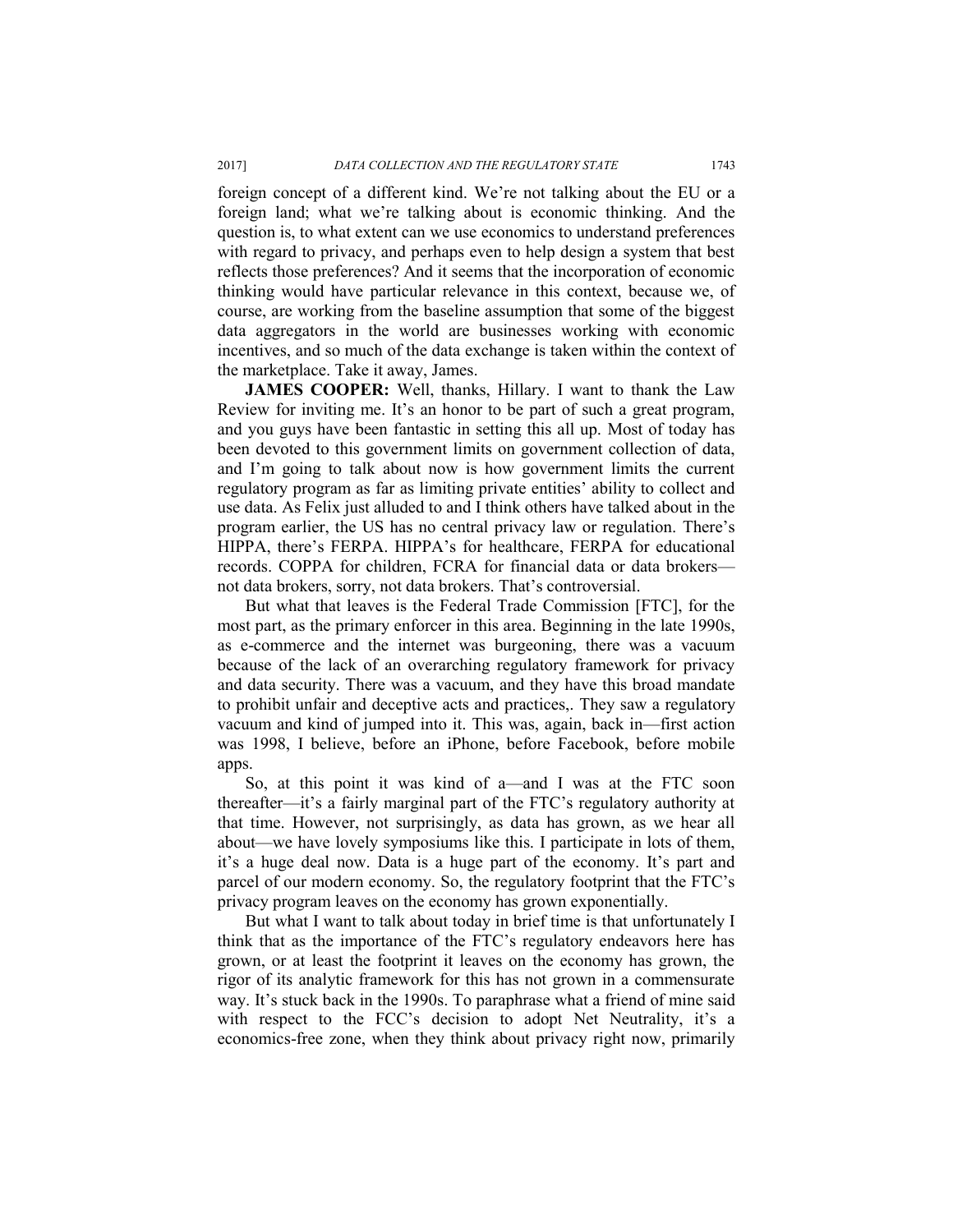based on workshop reports and consent degrees, but for a regulatory endeavor that has such a huge footprint, it can and it should do better.

So, let me give just a couple examples of what I'm talking about. A couple of years ago, Facebook bought WhatsApp. WhatsApp is a—I've never used it; I should have asked my thirteen-year-old daughter how it works. I'm sure she knows a lot better than I do, but Facebook bought it, because it's popular with thirteen-year-old girls, I guess, and others. And, what I want to contrast is the way this was handled on the privacy side and the antitrust side. And, full disclosure, I began my life as an industrial organizations-trained economist, and an antitrust lawyer in private practice and at the FTC. So I come at this with a really heavy focus on competition; I'm kind of biased for antitrust. I think antitrust is a fantastic area of law, so that's my disclosure here.

But, so you have this merger. The FTC looks at this merger through the competition lens, and they analyze it under something that's called the horizontal merger guidelines, which is this—recently revived in 2010, but it's this framework that's a really robust framework, informed by industrial organization economics, to determine whether a combination of assets is likely to harm competition, which in turn is likely to harm consumers. Is it going to raise prices, reduce output, reduce innovation, reduce quality, those sort of things. And a very, again, a rigorous framework, and you take real data, and you run it through that framework, and you come up with an answer. Is this something that we're concerned about, or not concerned about?

Well, from the antitrust side this wasn't anything that they were really concerned about. It was cleared, no problem, again, through rigorous framework. But on the same day that the FTC gives their closing letter to the parties, saying, "Our investigation is done. We're not going to issue a second request. We're not going to go after this merger," the head of the Division of Privacy at the FTC sent a letter to Facebook and WhatsApp, saying, "Oh, well, you cleared the antitrust hurdle, but if you want to combine WhatsApp and Facebook's data, you're going to need express affirmative consent to do that." Okay, where did that come from?

Now, I'm not going to make a judgment whether that's right or wrong, but my point here is the analytic framework. Where does that come from? Well, you dig a little deep through the history of that—it comes from two consent decrees that were signed a year earlier, one by David's employer, another by Facebook, where they agreed to something called Fencing-In Relief. And I'm sorry to get into the weeds here, but when you sign a consent decree with the government, with the FTC, and I'm sure with other regulatory agencies it works the same way, one of the things you do is agree not to do the bad stuff you were doing.

But another thing that is often put into these orders is called Fencing-In Relief, to say, not only do you agree not to do the stuff that we allege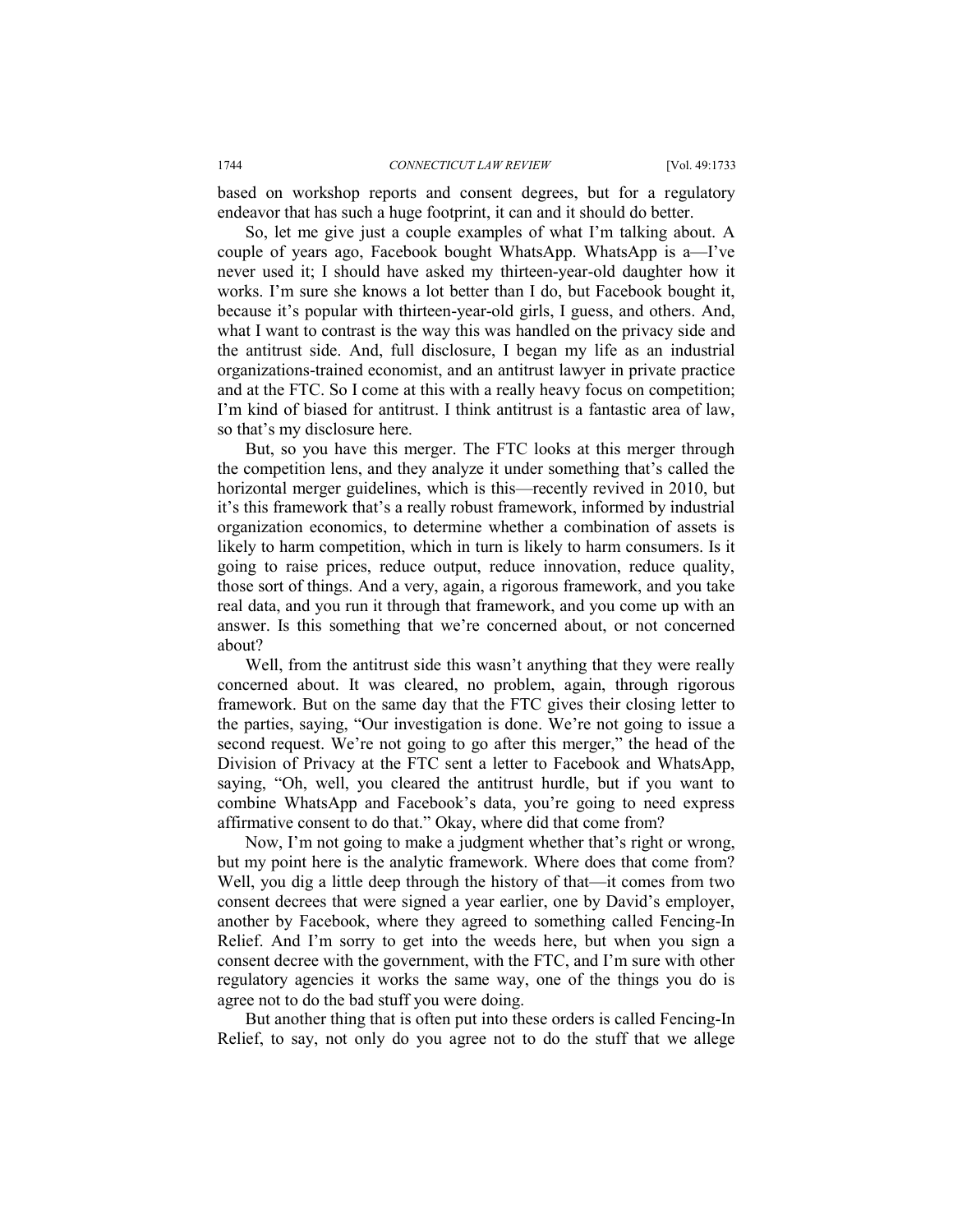violated the law, but you're going to agree to not do some other stuff going forward, and that stuff doesn't violate the law; it's just sort of prophylactic. You were a bad actor before; we're worried you may be a bad actor in the future, so we're going to kind of fence you in. That's where the term comes from, Fencing-In Relief.

So, these are things that aren't required by the Federal Trade Commission Act. Nonetheless, they're in consent decrees, but this consent decree now becomes the basis for preventing the merger of the data between Facebook and WhatsApp, which is just as important, if not more important than the physical merger of the two. I mean, that's a big deal. And again, I'm not going to make a judgment whether that's right or wrong, but it's the framework, which is a zero. There is no framework. It's kind of taken out of whole cloth. Like, oh, express opt-in consent seems like the right thing. Let's put that there.

Not only was it for that merger; a year later it shows up on the FTC's Bureau of Consumer Protection website, in a blog posting from an FTC staffer, saying, "Oh, by the way, advice for merging parties in the future. If you're going to merge and you have data sets, you're going to need express opt-in consent from all of your users in order to merge data." Okay. Again, where did that come from? Same sort of citations underlie that. It's a blog posting. I mean, query whether it's entitled to chevron deference. I doubt it. But the point is, you violate that stuff at your peril. I know there are people out here who counsel clients, and as you counsel clients you read the tea leaves in the FTC and you say, you think really hard, even though this is a blog posting, but you think really hard about what it says.

So, here's another example, privacy by design, which is a mainstay, has become a mainstay of the FTC's privacy area, and one thing, kind of the background of this—in the privacy area, there are no litigated cases. They're all consent. Not, data security we've got one litigated case, Wyndham, and LabMD is coming through the 11th Circuit now. But I'm just talking about privacy here. There are no litigated cases, so this is all consent agreements. And apart from consent agreements, the primary thing is a couple of reports that they've released that already have become de facto guidelines.

And one of the mainstays that is in these reports that shows up in speeches, and in the bully pulpit that the FTC uses, this notion of privacy by design. It's this notion that privacy needs to be thought of at every stage of the design process. If you're making an app, if you're making a piece of software, if you're making a piece of hardware, you've got to think about privacy. And they've used this theory in enforcement actions, one against HTC, and one now against D-Link, which is just filed in California. Again, I don't want to make a judgment whether this is right or wrong, but privacy by design necessarily implies that there is some tradeoff there, right?

So, the FTC is saying that you need to make privacy baked in as sort of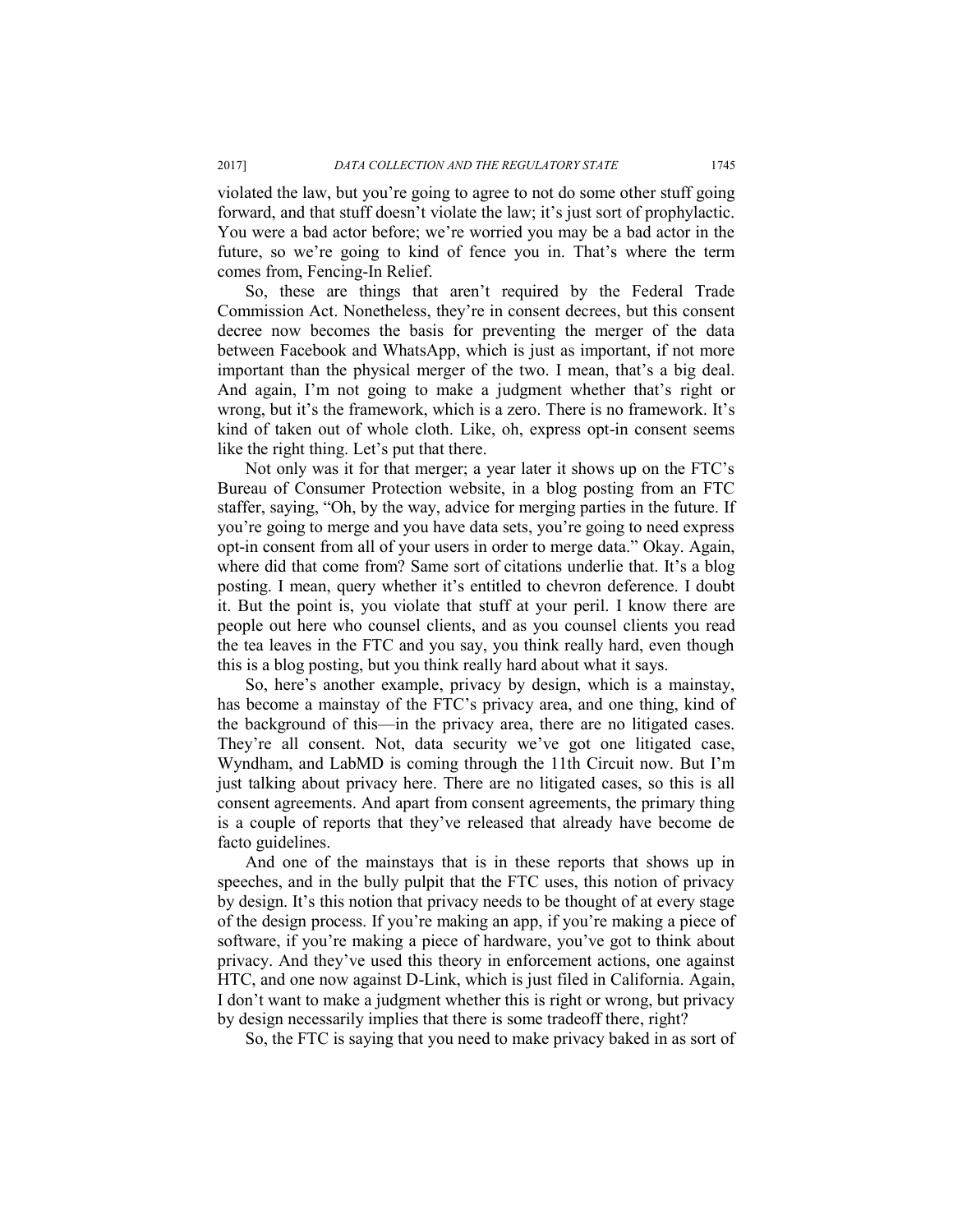#### 1746 *CONNECTICUT LAW REVIEW* [Vol. 49:1733

the primary thing at every stage of your product. Why not speed by design? Why not convenience by design? Why not all of these other things by design, to the extent that you trade off privacy and other values at the design stage? I've talked to general counsels from large tech firms, and to a one they've all told me that they have conversations with engineers, and engineers tell them they can do X with this app. And they say, "Well, you shouldn't do X with this app. It would work better, but you can't because we're worried about privacy issues."

So, the thing is that the FTC is making this tradeoff, saying companies have to make this tradeoff at the design stage. Again, I won't judge =whether that's the right or wrong tradeoff, and whether the FTC needs to mediate that tradeoff, or whether the market can, nonetheless, what's the analytic framework from which this tradeoff came? There is none, okay. It's a workshop report, which is essentially, look, three of four of us are smart up here. But this is kind of what it is, like, two or three workshops with smart people, and then you get the transcripts and staff go through it, and you write it down. Read those reports and look for a cite to any economic articles, look for data. Zero, okay? No data, no economic articles. It is a workshop report. Is that how you regulate the tech sector, and tell them how they should design things?

So, the question here is, where do we go? And I alluded to antitrust before, but antitrust wasn't always such a coherent exercise, either. Back in the '60s up until, really, the early 70s, antitrust was probably a similarly incoherent body of law. It was used to go after large firms just because they're large. It was used to go after pricing, because, hey, if you come into a market and you offer low prices, and you drive the small business out, that's bad for the small business, even if it's good for consumers. That would be an antitrust violation. There were cases like that.

As industrial organizations economics was coming into its own, as pioneers like Richard Posner, and Robert Bork, and George Stigler, these ideas started to seep into antitrust, and along with a few Supreme Court cases in the late '70s and early '80s, antitrust embraced this notion of a consumer welfare standard that was going to be guided by economics. And we were off to the races, and what we were left with now is this very consumer-focused analytic framework that has enjoyed wide bipartisan support since that time. That's one of the beautiful things about antitrust is that from administration to administration—there are little marginal arguments. What else are law professors going to argue about at conferences? But for the most part, there's huge support for the bulk of it.

So, my thought here is that privacy is now ripe for a similar revolution. It's time to grow up so its analytic framework is just as complex and sophisticated as the footprint that it leaves on the economy. So, here's a couple of things to map out. First, and I think most importantly, and it fits into some of the stuff that Felix was saying, I think, need to identify harm.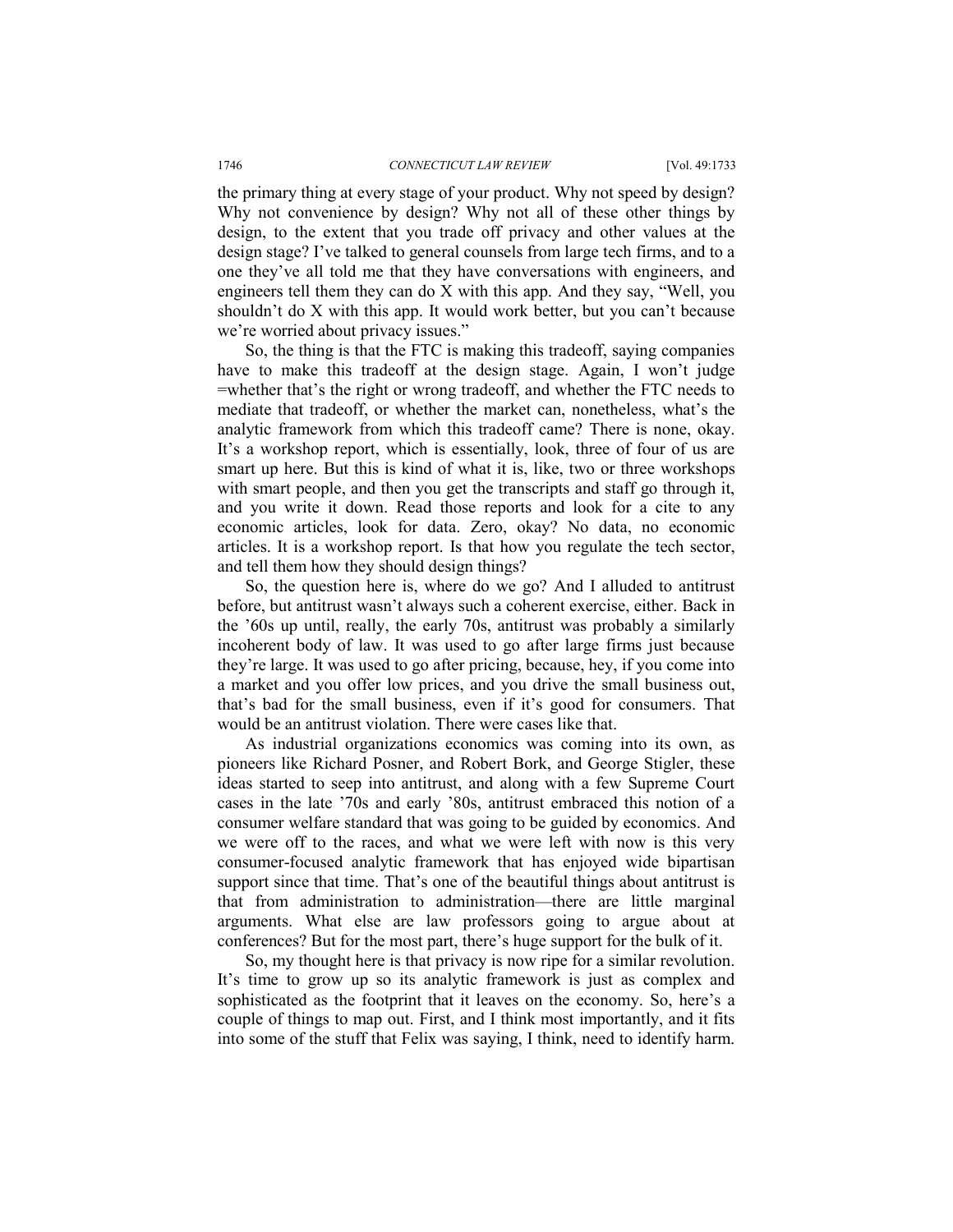Harm is the key here. You need to identify it more precisely. Number one, not only is harm the legal touchstone for the FTC to act. Unfairness requires by law substantial consumer injury; deception requires material deception. Materiality is something that kind of tricks consumers into doing something they otherwise wouldn't.

So, you've got harm, you've got some kind of consumer harm at the base of that. And, from a policy standpoint, harm's important, because if you're going after practices that don't cause harm, you're unnecessarily deterring beneficial practices. Okay? So, harm should be a necessary condition to acting, and I think the FTC needs to be a little more precise in identifying what sort of harm it is. It's not there in the privacy reports. So I think that they need to look at revealed preference rather than stated preference. Revealed preference is what do consumers do in the real world? Stated preference is a survey: "Am I worried about my data? Yes." And all a stated preference tells you is that something has value. A revealed preference tells you that the tradeoffs of things have value. How much am I willing to trade off one thing of value for another thing of value?

[Wrapping up,] there are a couple of other things that we'll get into in our little Q and A, but I think focusing on harms, focusing on the empirical lit that's out there, and training the FTC's very formidable research capabilities to this task. I would say I've said some bad things. I think the good news is, is also the institution in charge of this is the FTC. I was at the FTC for eight years and I'm a huge FTC cheerleader. It was designed with economics and policy in mind 100 years ago. That's what it was for. It developed as this institution that would research and create norms in competition and consumer protection policy. Back in the '80s, the FTC revolutionized advertising law based on economics. And I think it's up for the task, it can do it again. So, I'll leave it at that.

**HILLARY GREENE:** Thank you so much. Continuing with the marketplace metaphor, we have been talking about legal markets. When you have a legal market you also have what are called the so-called black markets. And what Professor Ghappour is going to discuss is the equivalent of a black market within the context of this symposium. We're going to consider one way in which individuals can evade government surveillance, and that's through the so-called dark web. And not surprisingly, he's going to be looking at what the government has, can, or should do in response to activity on the dark web.

**AHMED GHAPPOUR:** Good afternoon, everyone. Thanks so much, Hillary, for the introduction, and thank you to the conference organizers and my co-panelists as well. My name is Ahmed Ghappour, and I'm not supposed to be making this appearance on Skype. Unfortunately, and due to a set of circumstances that are far too complex even for a conference about encryption, I missed my red eye last night. But thanks to the marvels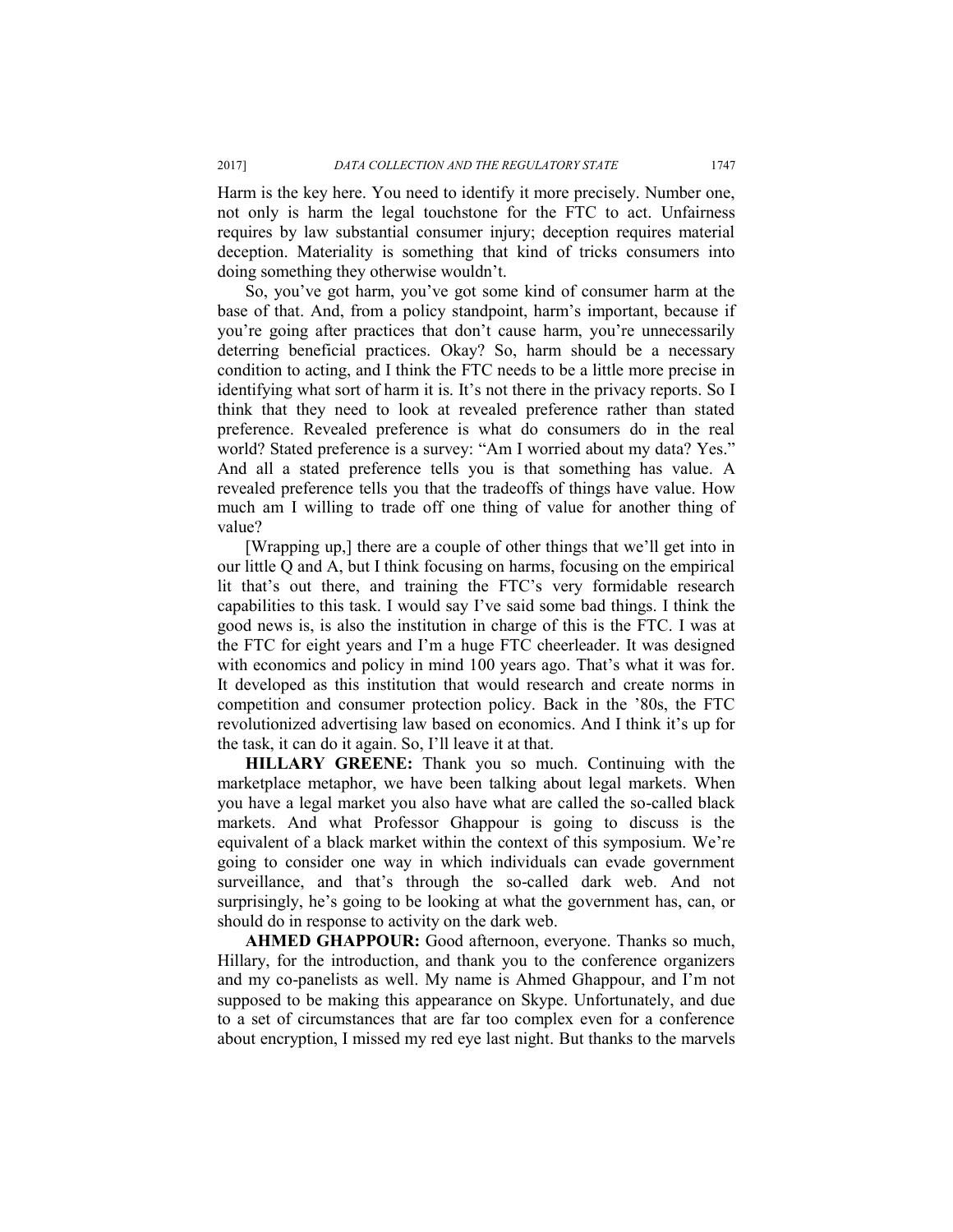of modern technology, we were able to bridge the gap and I am actually sitting in my car now for a wholly separate but related set of complex circumstances. [Laughter]

Modern technology enables us to conduct transactions across the globe. It allows us to scale and automate those transactions in ways that reaps benefits. Today I'm going to be talking about the other face of technology. Using the dark web and anonymity tools as an example, I will address the use of technology to plan and execute wrongful acts, and the hurdles that certain technologies present to the administration of criminal justice and national security. I'm also going to be talking about the regulatory response by governments, whether that is through the development of new investigative methods and policy, or just policy, using as an example the new surveillance method that allows investigators to hack computers on the dark web in order to conduct searches and seizures.

The dark web itself, for our purposes, is a private network of computers that use a cryptographic protocol to communicate in such a way that users can conduct transactions anonymously, without revealing any trace of their location. Civil liberties advocates promote the use of the dark web to maintain free speech, privacy, anonymity. They point to the fact that the organization that makes the leading software used to get on the dark web is, for the most part, funded by the U.S. government. For example, anonymity tools can be used to circumvent certain types of government censorship. They can be used to allow users to access online destinations that would otherwise be blocked by certain authoritarian regimes.

Not surprisingly, criminals and other malicious actors have flocked to the dark web for its promise of an anonymous and secure platform for conversation, coordination, and at times, action. Modern criminals use the dark web to carry out technologically driven crimes, such as computer hacking, identity theft, credit card fraud, IP theft, and so on. Platforms like the Silk Road, an online underground marketplace, provide a means for existing brick-and-mortar criminals to actually globalize and digitize their operations with virtual impunity.

According to the Department of Justice, the use of anonymity tools makes it impossible for investigators to use conventional surveillance methods in the pursuit of criminal suspects. For example, in computer crime cases, the most important piece of evidence is the device that was used to commit the crime. Until that computer is located and searched, investigators lack an evidentiary link, a critical evidentiary link, between a crime that was largely committed in virtual space and the person who committed it.

Anonymity tools are not at all the first technological change that has leapfrogged law enforcement surveillance capabilities. In fact, this happens so much that the FBI has termed the phenomenon "going dark," and aptly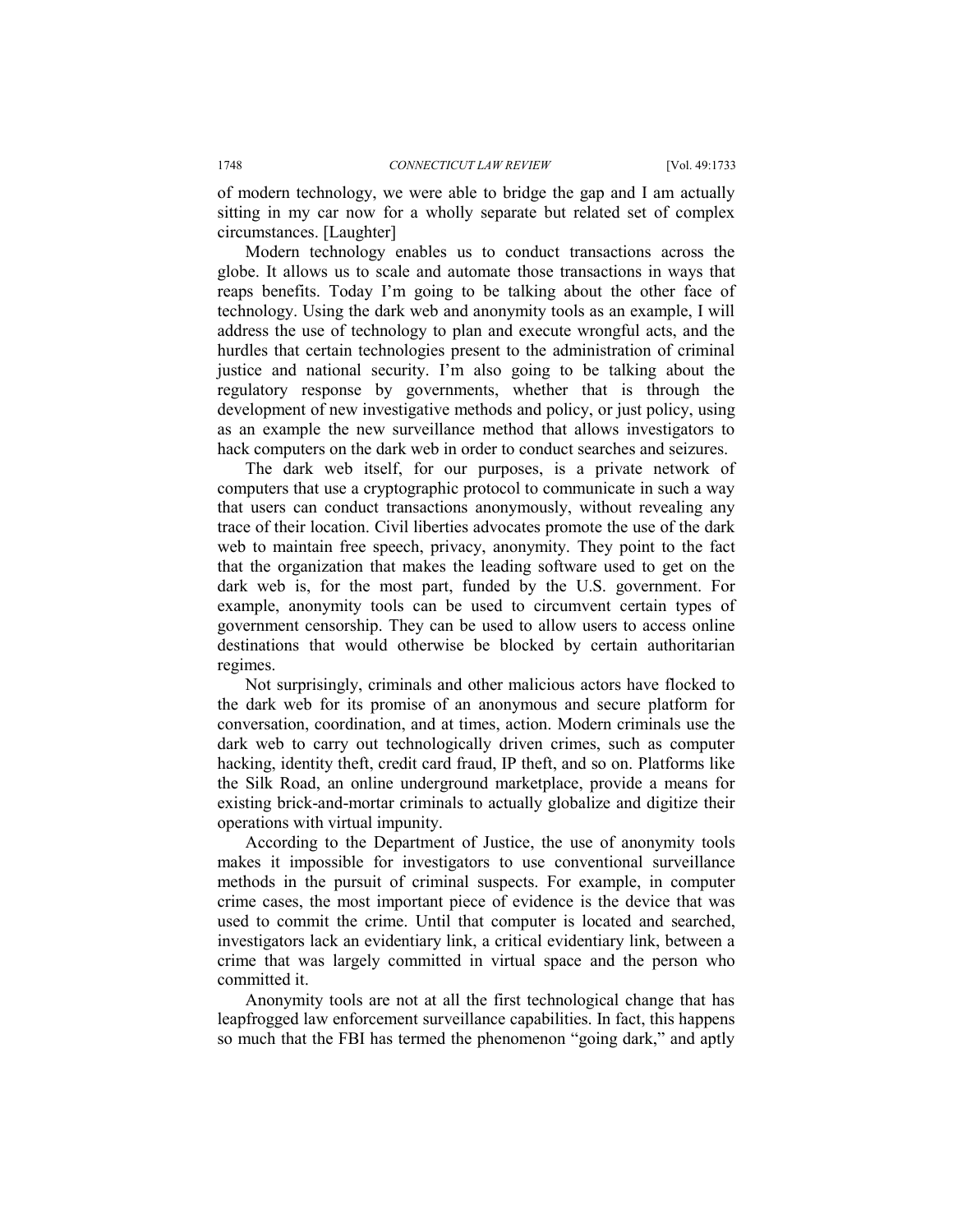so. In the 1990s, for example, law enforcement lost its ability to wiretap calls when telephone companies switched from copper cables to digital telephony. The result was, amongst other things, the passage of the Communications Assistance for Law Enforcement Act of 1994 [CALEA]. That, in turn, required telephone carriers to install standardized equipment so they could assist police with electronic wiretaps.

The government's go-to solution when it comes to the "going dark" problem has been through the regulation of third parties, and specifically communications providers with centralized routing facilities from which communications data could be intercepted. However, problems arise when third-party assistance is not technologically feasible, as is the case with certain anonymity tools. This could be because the technology's architecture is decentralized, its code is open source, or its core functionality requirements would be undermined if monitoring capabilities were to be mandated. The functional effect of these characteristics is that governments that promulgate regulatory schemes for compelled assistance will have difficulty implementing and enforcing them.

Law enforcement's response has been to roll out an investigatory technique that uses computer hacking to directly conduct remote searches and seizures of computers whose location is unknown, by using the internet to deliver malware to target computers. On December  $31<sup>st</sup> 2016$ , an amendment to the Federal Rules of Criminal Procedure came into effect that allows courts to issue hacking warrants for computers whose location is unknown, addressing the Constitutional implications of this new surveillance technique on a case by case basis. But consider this important wrinkle. The clear majority of dark web users are outside of the United States, and since every computer's location is theoretically indistinguishable from the next, any law enforcement target pursued on the dark web may well be located overseas.

The overseas hacking operations that result from network investigative techniques are a significant change in the way in which the United States engages in cross-border law enforcement investigations. Conventional evidence collection methods have historically fallen in line with international law, where it is considered an incursion of sovereignty for one state to carry out law enforcement functions in another state, without that state's consent. Indeed, while the United States regularly enacts statutes that criminalize conduct that occurs totally overseas, we rarely, if ever, deploy law enforcement agents or their equipment into another country without first obtaining consent. Department of Justice guidelines go as far as directing agents not to make phone calls that target individuals overseas for fear of violating the sovereignty of other states. Hacking is a sea change from conventional law enforcement practice: The exercise of extraterritorial law enforcement functions will be unilateral. They will not be limited to matters of national security, nor will they be coordinated with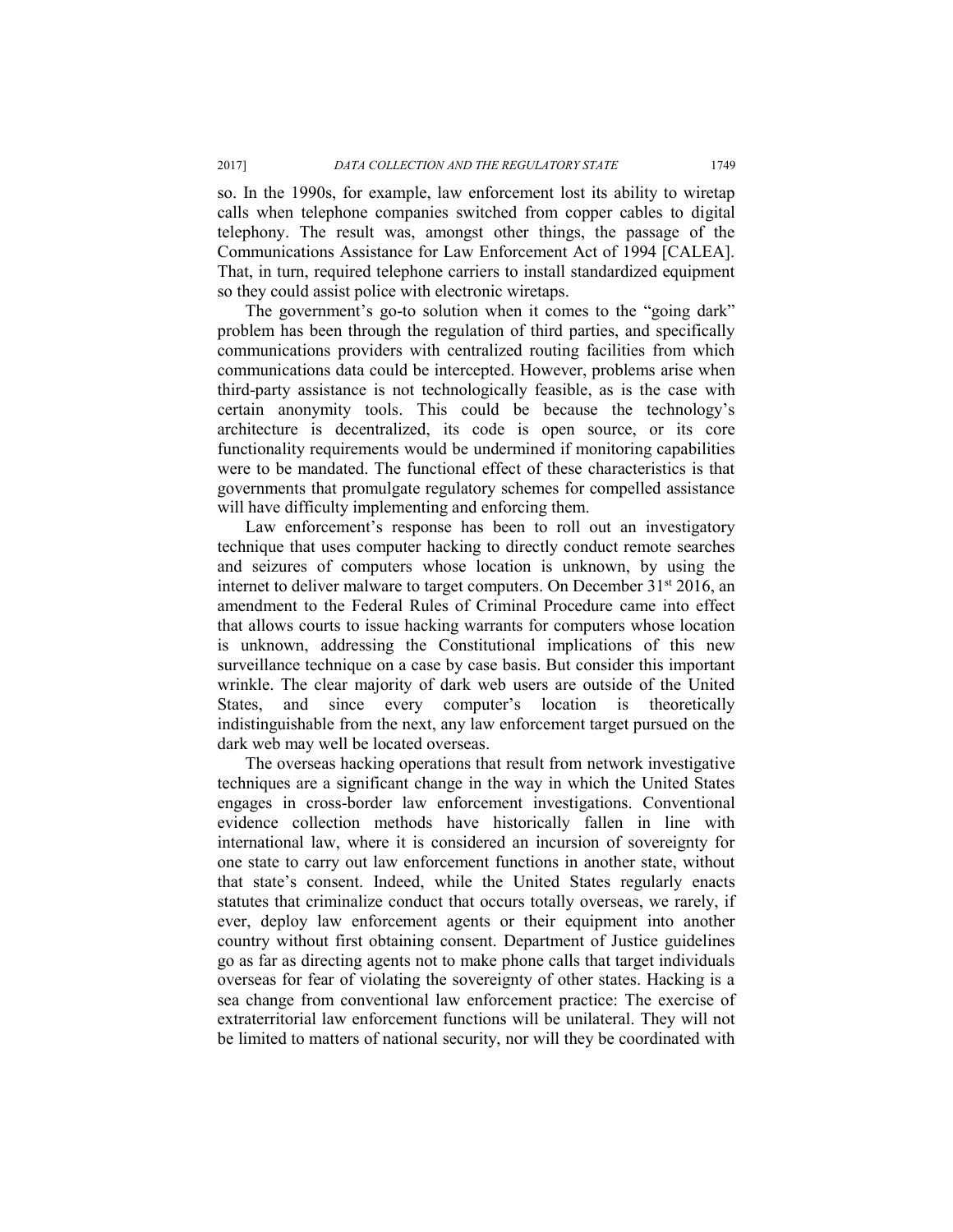### 1750 *CONNECTICUT LAW REVIEW* [Vol. 49:1733

any agency that has an expertise in foreign relations or national security.

In a recent paper, I argue that these circumstances highlight the failures of the existing rules of criminal procedure, as applied to the new facts of cross-border network investigative techniques, and call into question the wisdom of authorizing rank-and-file officials and investigators to make enforcement decisions that may reverberate globally, without any meaningful interagency coordination or interbranch checks and balances. Instead, criminal procedure must evolve to balance the use of network investigative techniques against the countervailing foreign relations and national security interests that may result from these overseas searches.This may require adjustments to the criminal legal process that aim to minimize the risk of political fallout by maintaining the existing jurisdictional norms embedded in the way we conduct cross-border criminal investigations, and a number of structural modifications that resolve the existing institutional conflict between, on the one hand, the practice of law enforcement, and on the other, critical foreign relations and national security policies. On that note, I'm going to hand it over to Hillary.

**HILLARY GREENE:** Thank you so much for joining us and taking us for a brief foray into the dark web. For our discussion, we're also going to be joined on the dais by our very own czar. Mr. Arthur House [Connecticut's first "cyber-czar"], if you would please join us. I want to actually open up the floor to the audience to be able to ask questions and invite panelists to sort of supplement the comments that they made at the outset, and also to feel free to comment on some of the statements that others have made.

**FELIX WU:** Yeah, so, I just want to say a couple of things in response to James' presentation. So, the first is that I worry a little bit about using antitrust as a model for thinking about privacy regulation, in part because I think it's clear in the antitrust world that the ultimate harm we're looking at is economic harm, and I worry that porting that model over to privacy means that we primarily recognize only economic forms of privacy harm, rather than privacy harms more generally.

The second thing that I would worry about is trying to connect the idea that I was describing about defining what things count as privacy violations to this standard of trying to identify harms, because again, sometimes harms in this context ends up being interpreted very narrowly. I don't know whether that was your intention, your personal intention or not, but just in the conversation at large, it tends to be interpreted quite narrowly, and so therefore tends to exclude things like surveillance as a harm, independent of anything that happens to you as a result of that surveillance, for example, something that I think quite plausibly can be understood as a privacy violation, even if it doesn't necessarily lead to anything that you could directly identify as a harm.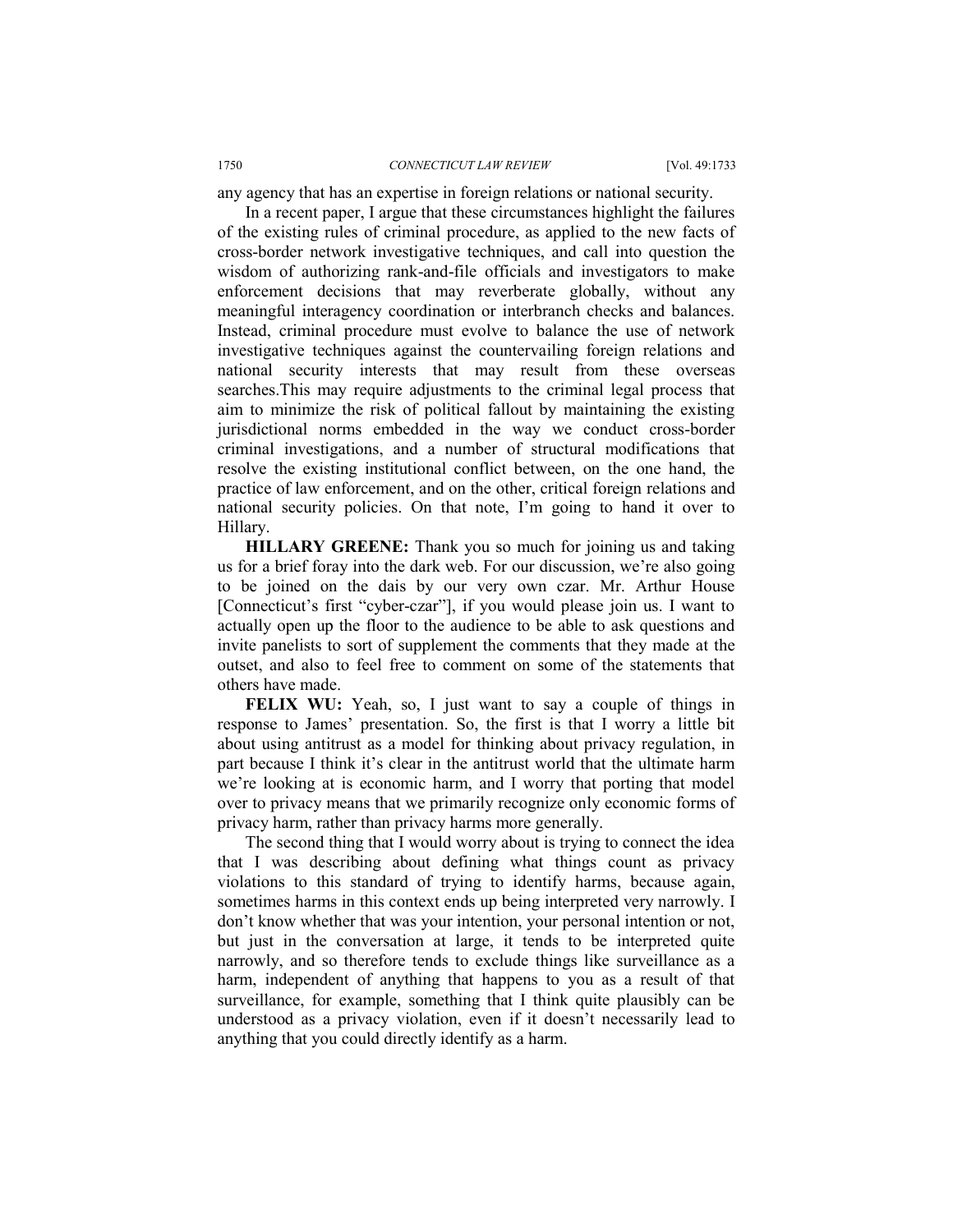And the last thing I'll say is that looking primarily to revealed preferences rather than stated preferences assumes that the notion of privacy should be fully encapsulated within individual preferences generally, right? And, I would argue that there are important social values to be protected through privacy that can't be defined simply by looking at personal individual preferences, and that instead need to be understood and defined from a broader social perspective, the same way we identify lots of other social goods, and social—things that we desire from society that we don't simply poll people to identify.

**JAMES COOPER:** Yeah, thanks, Felix. I would say I'm not talking at all about just narrowly economic harms. And I think when you think about the types of endeavors the FTC's involved in, the data security stuff's easy, right? When you've got a data breach, and you lose, and there's ID theft, and credit card. I mean, that's easy. But that's not what I'm limiting it to. I think your idea of surveillance, that can be a harm, I certainly do. I think what I would like to see more of, and what I'm arguing is that there are a lot of studies that try to get at willingness to pay for privacy, mostly, almost exclusively in the experimental economics realm. There are a lot of them.

One of the things that comes out of that is almost to a study, they all suggest that we're willing to pay very little for privacy? That comes out of pretty much all these studies which give rise to this idea of what's called the privacy paradox, that we have stated preference where people say we really, really care about privacy, then we have revealed preference both in the real world, where we have a billion Facebook users, and half the US people have Amazon Prime, and we live our lives online with the data exhaust that we've heard about all day. And then we have these studies that show that—for instance, one comes to mind where I'm willing to pay \$5 for a phone that doesn't track me versus another one. That's not a huge amount. Or, a recent study came out in the Journal of Legal Studies, actually this month, by Lior Strahilevitz and Matthew Kugler, Chicago and Northwestern, and they find that with Gmail users, that the median, or, I should say the modal amount people—first of all, they get this group of people who are Gmail users, and they say, "Okay, let's go through in detail. We're attorneys. Let's go through in detail and tell you the privacy policy." And they all agree that, oh, wow, that they're scanning my emails to serve me ads? That kind of creeps me out, it's been stated.

**FELIX WU:** So, I don't doubt that willingness to pay might be relatively low, but I might say that if you were to determine willingness to pay for freedom of speech, that might be low, too, and that wouldn't necessarily provide any less reason to protect it.

**JAMES COOPER:** Well, first, I don't know, but that assumes a base notion, which I think goes to your, we have freedom of speech. And I don't know. And I'm not saying we don't protect privacy or privacy's valuable.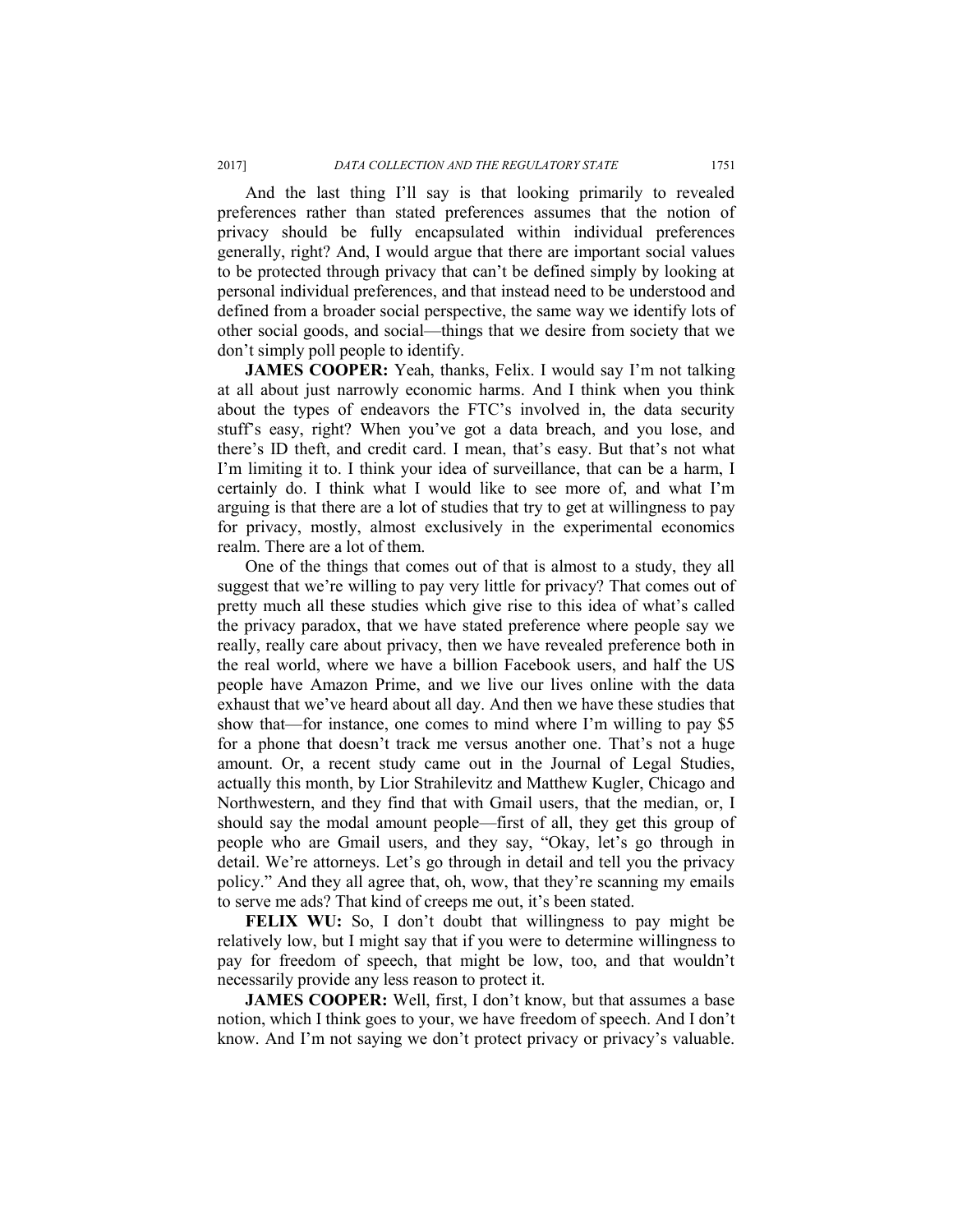What's important is the tradeoffs, at least here in the commercial realm.

**HILLARY GREENE:** I am going to give the other folks on the podium a chance if they want to jump into that, but I also really want to turn to the folks in the audience. So let us start getting some hands going.

**RIANA PFEFFERKORN:1** This is a topical question, and maybe it's a little too fresh for anybody to have a response to yet, but we have a very fragile agreement in place with the EU regarding the transfer of EU persons' data into the United States, and how US companies are supposed to abide by EU standards for privacy protection. However, earlier this week the president signed an executive order requiring federal agencies to clarify in their privacy policies, to the extent consistent with applicable law, that non-US citizens and non-lawful permanent residents are excluded from the protections of the federal privacy act. And there's been some talk that this might be the thing that completely topples the fragile new US-EU privacy shield. And I was wondering if the panelists, and specifically David, who's probably been getting some heartburn over this recently, what your thoughts are on that, and whether there's any way to try and salvage the replacement that we now have from the previous way that we were trying to handle EU-US data flows, which is worth billions of dollars.

**HILLARY GREENE:** Thank you, Professor Pfefferkorn.

**DAVID LIEBER:** Yeah, so, I'll just say candidly, I thought the Executive Order, Section 14 in particular, as it applies to privacy rights sends an unfortunate signal to the European Commission about this administration's posture vis à vis the privacy rights of non-US persons. I will say, though, that I do think that what they were saying in that context, as I read it, is separate and distinct from the assurances that the US government has given to the European Commission, and distinct from the rights that were extended to non-US persons, or at least the process to extend those rights to non-US persons, under a law called the Judicial Redress Act, which was signed into law last year.

The executive order talks about effectively stripping away, or ensuring, I should say, ensuring that the Privacy Act does not extend to US persons, consistent with applicable law. And applicable law includes, in my view, the Judicial Redress Act. In the waning days of the Obama administration, the Justice Department designated, I think, 26 countries and the entire European Union as jurisdictions that should receive those additional privacy protections that have been afforded by the Judicial Redress Act. And the Judicial Redress Act was one of the mechanisms, the legal mechanisms, I think, that gave some comfort to the Europeans, that we had a surveillance regime and a privacy-respecting regime that was narrowly tailored, rule-bound, transparent, subject to oversight, and had redress

 <sup>1</sup> <sup>1</sup> Cryptography Fellow, Stanford Center for Internet and Society.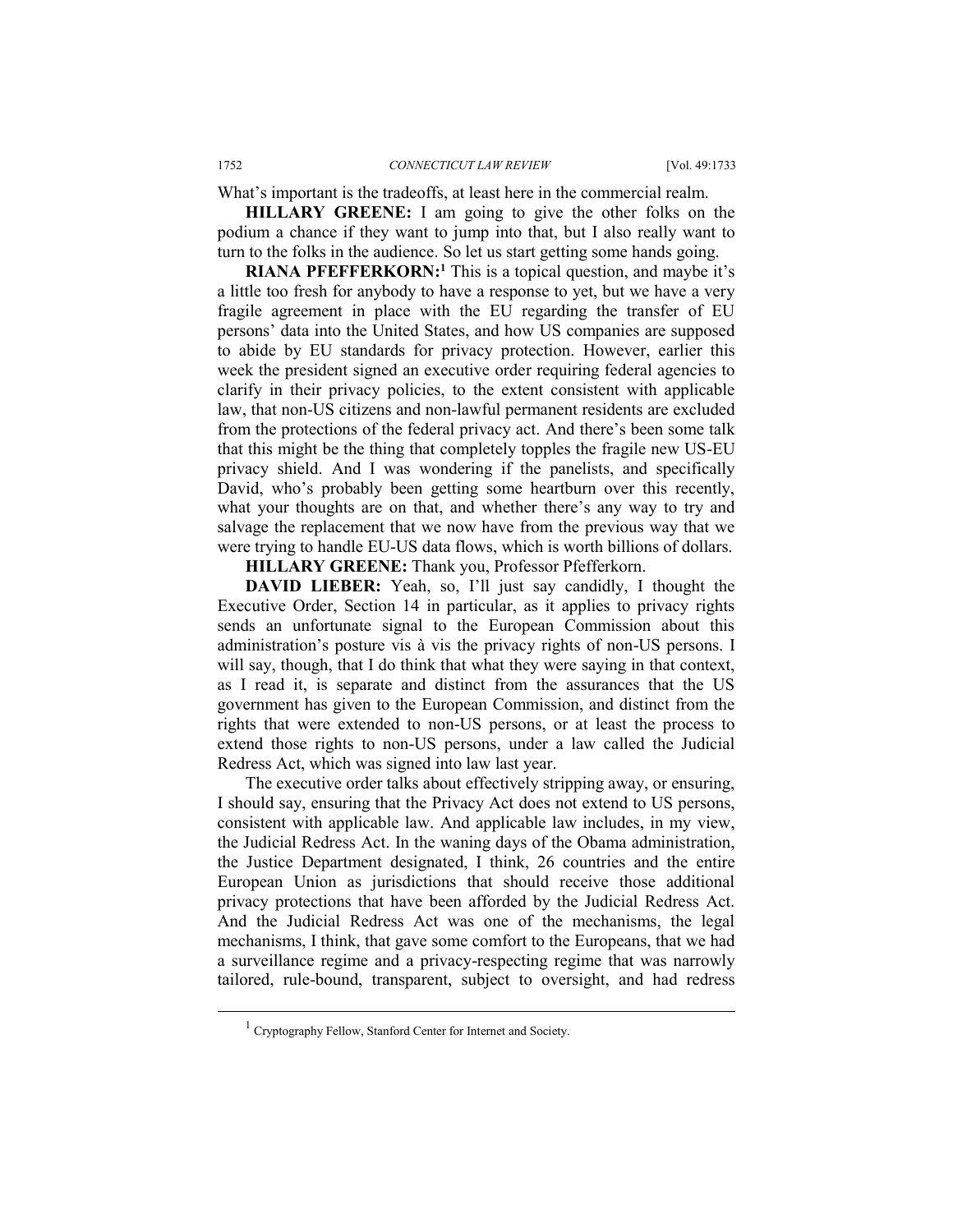mechanisms, most importantly.

So, I think it's created, I think, an unfortunate storm and fire drill, but I think people recognize at least thus far that the intent is not to extend this to the rights that were created under the Judicial Redress Act. No doubt, I think that there's going to be a bigger discussion about some of the other policies that were implemented by the previous administration, including a presidential policy directive, PPD 28, which was a historic policy shift for the US in extending specific rights to non-US persons in the way—in the conduct of signals intelligence collection abroad. Those debates are sure to come, but certainly [laughs] even in the last 24 hours has created quite a firestorm.

**RICHARD BORDEN:2** I have a question about cybersecurity regulation. Those of you who know me are going to laugh. Art described how we're at the brink of disaster, and he's right about this. New York, the Department of Financial Services, has just, it's still proposed for a few more days, a financial services cybersecurity regulation. It's coming out at the state level, similar to what's happened with privacy laws in much of the country. So, my question is two-fold. One, is it good for us to have cybersecurity regulation, and if so, is the way that we're starting to do this the right way, or should we be thinking about it a different way?

**ARHTUR HOUSE:3** Thank you Counselor Borden. Well, because we're just starting all of this, we obviously don't know. I have a preference. I like Connecticut's approach better than New York's approach. Let me offer two things. When we looked at the very serious threat posed to critical infrastructure, I was chairman of the Public Utilities Regulatory Authority. We sat down and we talked to the utilities. Now, admittedly, we were the regulators, and we could go the regulatory route, and we said, "Let's talk about this. Can we agree mutually on a system that will start the dialogue, enable us to understand what's going on?" Why did we do that?

First of all, in this state, the governor was no longer willing to respond to a question, what's the state of cybersecurity with our regulators, by responding, "I don't know." Legislators were no longer willing to tell their constituents, "I don't know." So they said to us, the regulators, "Do something." We sat down with the utilities and said, "Can we work out a system by which we are able to have some sense of progress that you are making in cybersecurity on an annual basis, with agreed participants, according to agreed standards?" And we did. To me, that's an awful lot better. When you throw up a regulation, everybody has good attorneys.

 <sup>2</sup> <sup>2</sup> Counsel, Robinson & Cole, LLP, Hartford, Conn. Attorney Borden moderated another symposium panel, titled "Surveilling the Future."

x Dr. Arthur House is Connecticut's Chief Cybersecurity Risk Officer. Dr. House gave a keynote earlier in the symposium and was asked to join the Q&A section of this panel.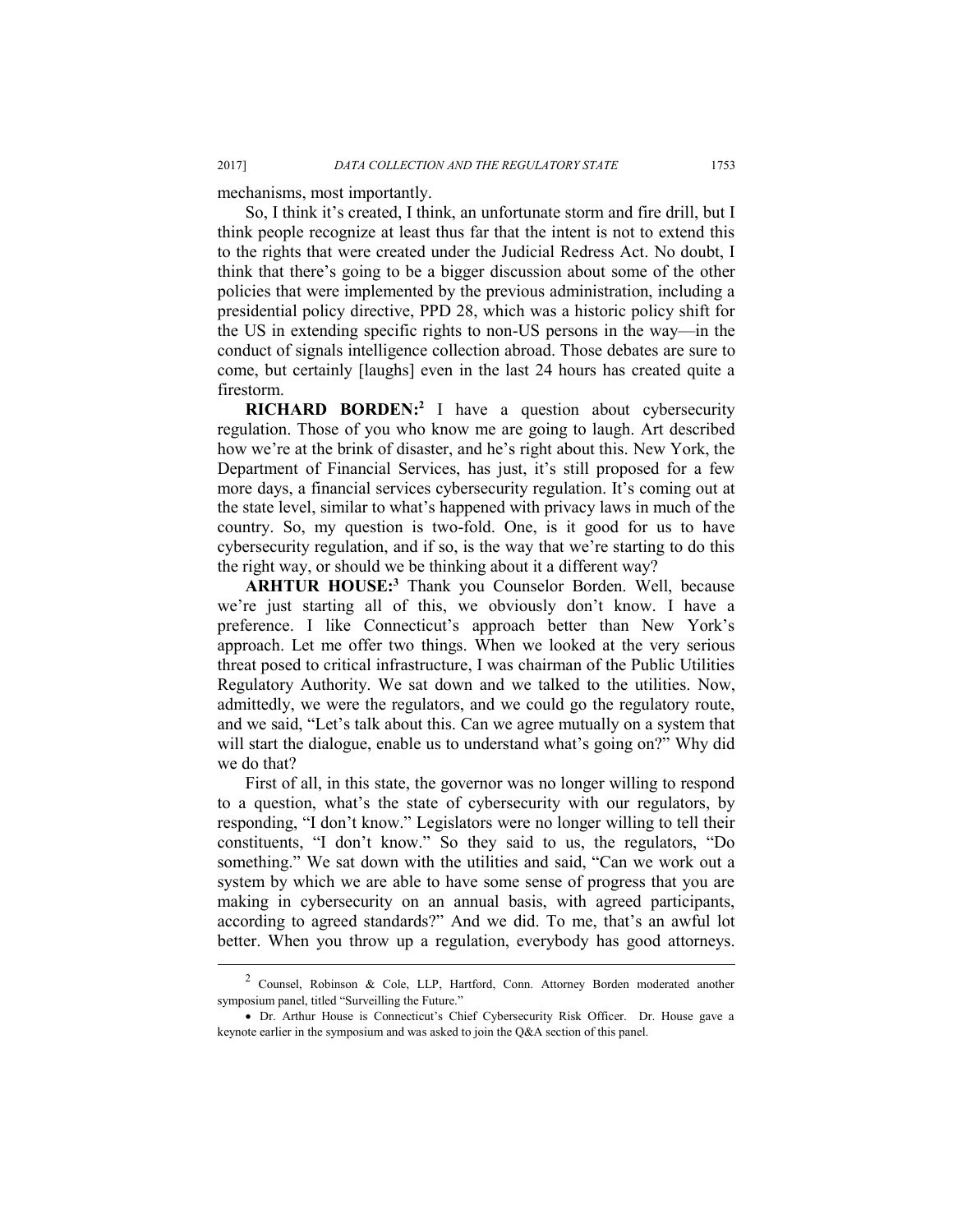You can find a way around it. You can weaken it; you can do all sorts of things with it. I would rather have a meeting of the minds, and a mutual effort to come up with a new system. And I hope that lasts.

Looking down the road, after we've learned a little bit about this, I would not be surprised, let's put it this way, if where we're headed in a period of time, five years, ten years, I don't know what it is, that because cybersecurity is so essential to the wellbeing of the citizens of the state, that we'll have a system whereby there would be a cybersecurity audit, the same way there's a financial audit. Now, we don't know today—none of us can take apart the finances of United Technologies, or Aetna, or Webster Bank, or any other institution, but they have auditors. And the auditors are trusted, and the auditors go through and they use Generally Accepted Accounting Practices, and they issue a letter. We rely on that letter to know, are the finances of this corporation solid or not? I could see us at some point in the future having cybersecurity firms. Some of those financial auditors today do cyber audits.

And it may well be that we're coming down to a system whereby a corporation company can pick its own cyber auditor. There will be agreed things that the auditors will examine, and they will issue a letter. "According to these eight major criteria, these are the scores we give to this company." Therefore, we as the public will be able to know, how are they doing? And of course, when there are weak areas, there will be remedial actions. So, that's a long way of saying, I would rather meet, first of all, to see if you can agree on a review system, and secondly I think inevitably where we're heading is that there are to be third party audits to answer the questions that you've posed, Counselor.

**AUDIENCE MEMBER 3:** My question involves a technical point, and a policy point. The assignment of names, transfer from the United States to an international body, I'm not myself happy with, and I see a great potential for mischief, in sometimes big ways, of being able to redirect traffic by letting the public see the name that they know—who knows, maybe even Google—and actually going someplace else that maybe looks like Google, and allows access to the user's computer, access to malicious information, etcetera. So, number one, is this a legitimate concern? Could that kind of thing happen, from our technical experts? And number two, what kinds of regulations and policy should we have to address that?

**DAVID LIEBER:** So, you know, right. So this is maybe getting beyond maybe my sort of knowledge. It might have been referring to what's affectionately referred to as the IANA transition. I mean, I can't speak too intelligently to this, but this is basically transfer of management oversight responsibilities from the US Department of Commerce to another body. This is something that has created quite a bit of consternation, but I mean, it just happened and I'm not sure that we've seen any of the ill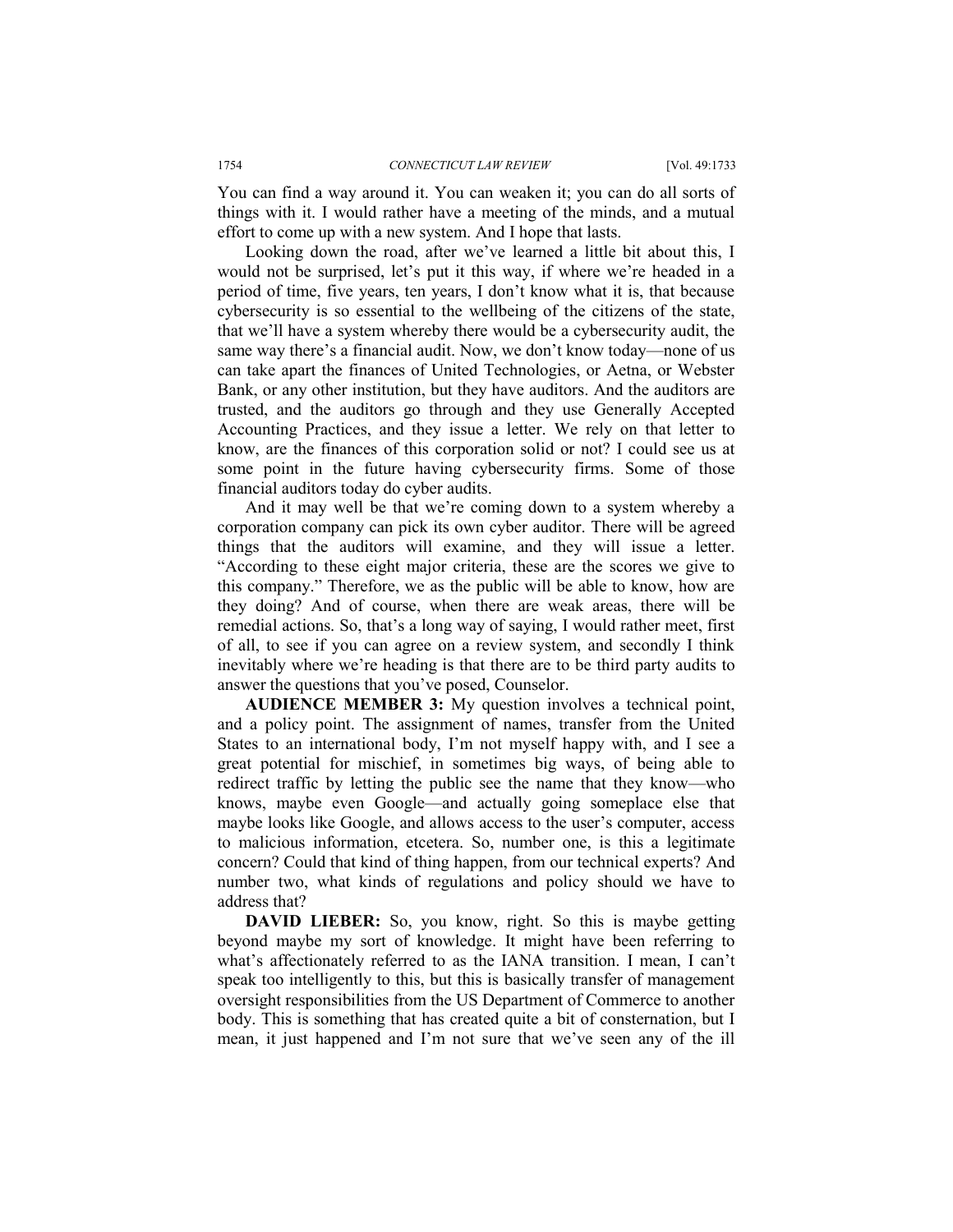effects that I think some people thought that they'd see. In a lot of ways, I think we've heard over the years concerns about the US oversight and management of the internet, as if it's our sort of—as if it belongs to us. And I haven't seen any manifestations since the transition that would, I think, lend credence to some of the, for lack of a better phrase, parade of horribles that we heard about it before, so.

**FELIX WU:** And I guess maybe the one thing I'll say on this is that there are certainly ways of hacking the domain name system generally. I'm not sure any of them are made any easier in the transition. In other words, there are hacks that can happen whether the authority is in the United States or not. Now, I suppose if ultimately the concern is that the central authority itself gets corrupted, or that somehow you could somehow leverage that as an attack point, then I suppose that would be the potential concern there. I think the overall sense is that the chance of that is sufficiently low that it's not necessarily the primary vector that folks have been thinking about.

**ARTHUR HOUSE:** I have little to say on the legal side of this. I would just say, knowing the capabilities, there is cause for alarm. When I was in the intelligence community, if we needed to know something about a person of suspicion of a foreign country, we could very quickly look at every email he or she had sent over the past 20 years within a matter of days. The ability to penetrate thoroughly an individual's background is astounding. And so I concur with my colleagues on the panel who have said there need to be protections against that happening here in the United States.

**HILLARY GREENE:** Well, that was interesting. I've never seen someone so, at least temporarily, stump the panel. [Laughter] So, bravo. And I'm curious, do we have any last question from a student? Any of our students want to chime in? All of your questions are answered? It's quiet. Yes, Gavin [Tisdale].

GAVIN TISDALE:<sup>4</sup> So, just to reiterate a question from before. If you each had one bit of advice you would give the incoming administration, one thing to say, what would it be?

**DAVID LIEBER:** Well, I'll go, thematically, with one of the points I think I was trying to underscore. Maybe I did it implicitly rather than explicitly, but that there are implications for our surveillance policy that span well beyond national security. The question from Professor Pfefferkorn, I think, illustrates that, that when you have policies that are intended presumably to shore up national security, they can have unintended consequences when they're not necessarily thought through. The executive order's a perfect example, but you can look at this in a lot of

 $\overline{a}$ Editor-in-Chief, *Connecticut Law Review*.